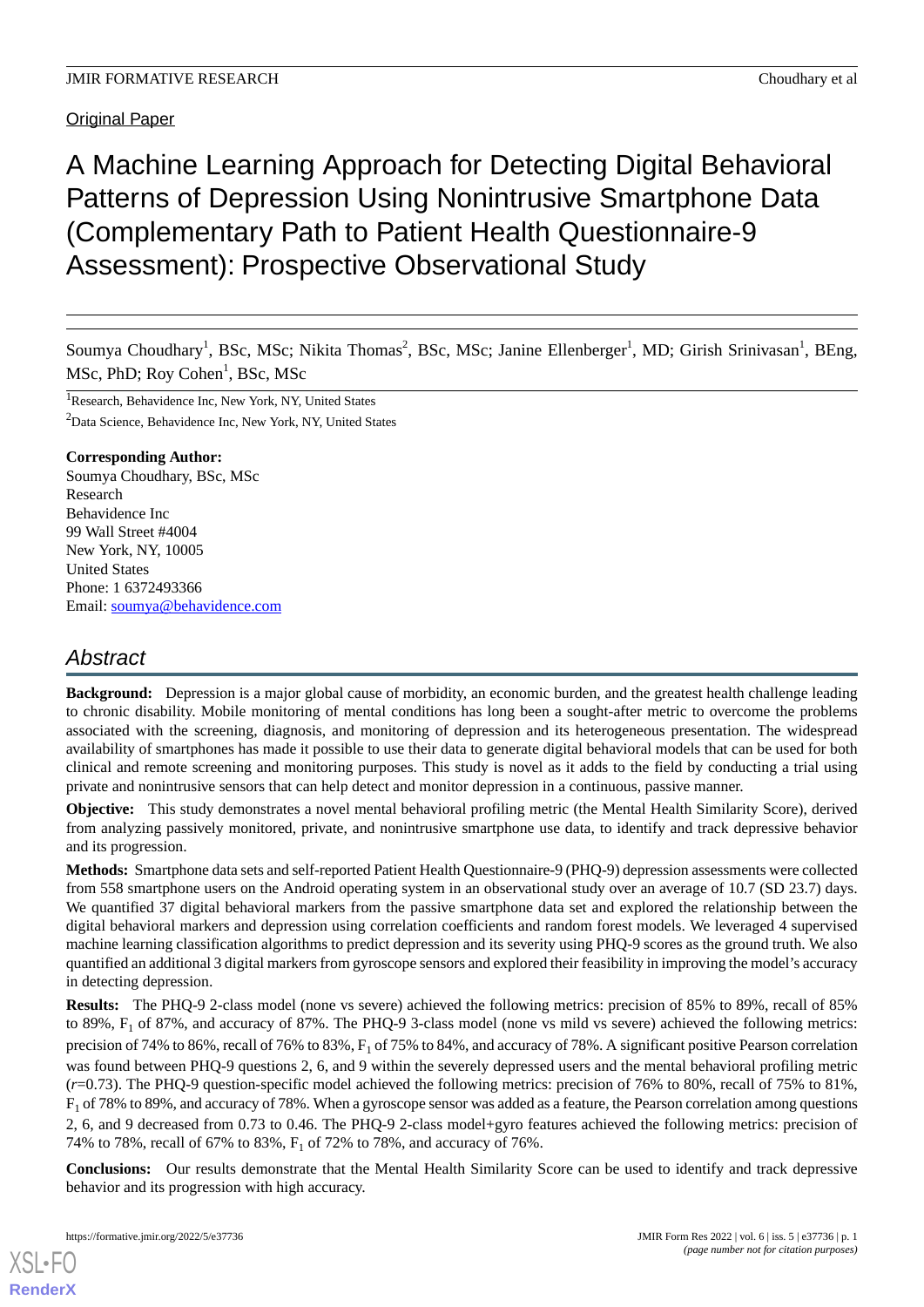*(JMIR Form Res 2022;6(5):e37736)* doi: [10.2196/37736](http://dx.doi.org/10.2196/37736)

#### **KEYWORDS**

mobile phone; depression; digital phenotyping; digital mental health

#### *Introduction*

#### **Background**

The American Psychiatric Association defines depression as a "common and serious medical illness that negatively affects how you feel, the way you think, and how you act" [\[1\]](#page-14-0)*.* It comprises symptoms such as low mood, guilt, suicidal ideation, and cognitive decline [[1](#page-14-0)[,2](#page-14-1)]. According to *The Global Burden of Diseases, Injuries, and Risk Factors Study (GBD)* 2019, depression is one of the most disabling mental health disorders [[3\]](#page-14-2), and it poses a significant economic and medical burden. A study by Greenberg et al [[4\]](#page-14-3) calculated an increase in economic cost related to depression of 37.9% from US \$236.6 billion to US \$326.2 billion in 2020. These costs comprised direct, suicide-related, and workplace costs [[4\]](#page-14-3). There also has been a global increase in the prevalence of depression. The percentage of adults in the United States with major depressive disorder increased by 12.9%, from 15.5 to 17.5 million, between 2010 and 2018 [\[4](#page-14-3)]. To further add to these increasing numbers worldwide, the COVID-19 pandemic has led to a substantial increase in mental health conditions, including depression [[5\]](#page-14-4), which has been aggravated by the uncertainty associated with the disease, isolation, and overall decreased social interaction [[6](#page-14-5)[,7](#page-14-6)]. Given this rise in depression rates and the immense costs associated with it, adequate diagnosis and timely intervention have become a pressing and urgent need [\[8](#page-14-7)].

Depression, as most other mental illnesses, is diagnosed via the Diagnostic and Statistical Manual of Mental Disorders, Fifth Edition (DSM-5) [[9\]](#page-14-8), or the International Classification of Diseases, 11th Revision [\[10](#page-14-9)]. However, there is growing skepticism regarding their validity [\[11](#page-14-10)[,12](#page-15-0)]. In a groundbreaking research study by Newson et al [\[11](#page-14-10)] in 2021, they were able to quantify the degree of heterogeneity within and across the DSM-5 symptom profile in that the DSM-5 criteria "fails to diagnose *patients* by symptom profile any better than random assignment." This strongly supports Zimmerman et al [\[13\]](#page-15-1), who found that there are 227 different ways to diagnose depression. The problem is further exacerbated by heterogeneity among scales used for depression screening and diagnosis [\[14](#page-15-2),[15\]](#page-15-3), illustrated by a cross-sectional study that found that, in a small sample of 309 patients, there was a misdiagnosis in 55% of these cases [\[16](#page-15-4)]. In addition, there are no approved biomarkers as part of the diagnostic criteria for depression [[17\]](#page-15-5). Compounding factors that contribute to the hurdles associated with adequate screening and monitoring of depression are lack of primary care physicians, low recognition of depression in primary care [\[18](#page-15-6)], delayed response to treatment [\[19](#page-15-7)], 12-week waiting period in the absence of a response, other comorbidities, and patient fear of stigma attached to depression [\[20](#page-15-8)]. There are several instruments for detecting depression in primary care [[21\]](#page-15-9), one of which is the Patient Health Questionnaire-9 (PHQ-9), which has been adopted as the gold standard for detecting depression and grading its severity [[22\]](#page-15-10).

To overcome these many challenges associated with traditional methods for the detection, management, and monitoring of depression, smartphone-based interventions have advanced as an available and alternate option. Middleweerd et al [[23\]](#page-15-11) found that the use of digital tools for physical health monitoring, such as fitness-based smartphone apps, was becoming increasingly popular. The use of digital tools for the management of mental health conditions became a key resource as the demand for mental health support exceeded the supply when the COVID-19 pandemic led to a rise in depressive disorders worldwide [[6\]](#page-14-5). In addition to telehealth and remote therapy, a solution that emerged was digital health assessment using smartphones and their sensors [\[24](#page-15-12)], also known as digital phenotyping. Torous et al [\[25\]](#page-15-13) define the term as "moment-by-moment quantification of the individual-level human phenotype in-situ using *data* from smartphones and other personal digital devices*.*" The use of passive sensors in the mental health industry has the potential to detect real-time changes in psychological factors, and this can be used to increase access to care  $[26]$  $[26]$ , reduce stigma  $[27]$  $[27]$ improve diagnosis [\[28](#page-15-16)], and enable remote monitoring [\[29](#page-15-17)] as has been established by previous and ongoing research.

#### **Previous Work**

There is a growing body of research on passive data sensing and its use in modeling human behavior [\[30](#page-15-18)]. Previous work has shown that monitoring these digital biomarkers using machine learning models to assess passive smartphone data can aid in the screening, treatment, and remote monitoring of mental health disorders. In a study by Wang et al [[31\]](#page-15-19), the app Student Life was used to show the correlation between depression and accelerometer- and screen use–based biomarkers. In another study, Saeb et al [[32\]](#page-15-20) found significant correlations between depression and passive data such as phone use and GPS in a sample of 40 participants. Asare et al [\[33](#page-15-21)] found that age group and gender as predictors led to improved machine learning performance. Their study concluded that behavioral markers indicative of depression can be unobtrusively identified using smartphone sensor data [\[33](#page-15-21)]. Taking a machine learning approach, a study found that the predictive power of mobile device use patterns was significant to continuously screen for depressive symptoms or monitor ongoing treatments [\[34](#page-16-0)]. In line with this study, another study used the Remote Monitoring Application in Psychiatry to explore the validity of smartphone-based assessments for self-reporting mood symptoms and found high compatibility with nonsmartphone-based assessments [\[35](#page-16-1)], thus proving such tools to be helpful for clinicians and research.

This study focused on South Korea as it has consistently reported a low number of depression cases despite high suicide rates [[36\]](#page-16-2) and the dramatic worldwide increase in depression. In 2005, a study reported that the annual prevalence rate of depression in South Korea was 1.7%, whereas rates of depression were reported to be much higher in that 25.3% scored positive for depression in a nationwide sample study [[37\]](#page-16-3).

 $XSI - F($ **[RenderX](http://www.renderx.com/)**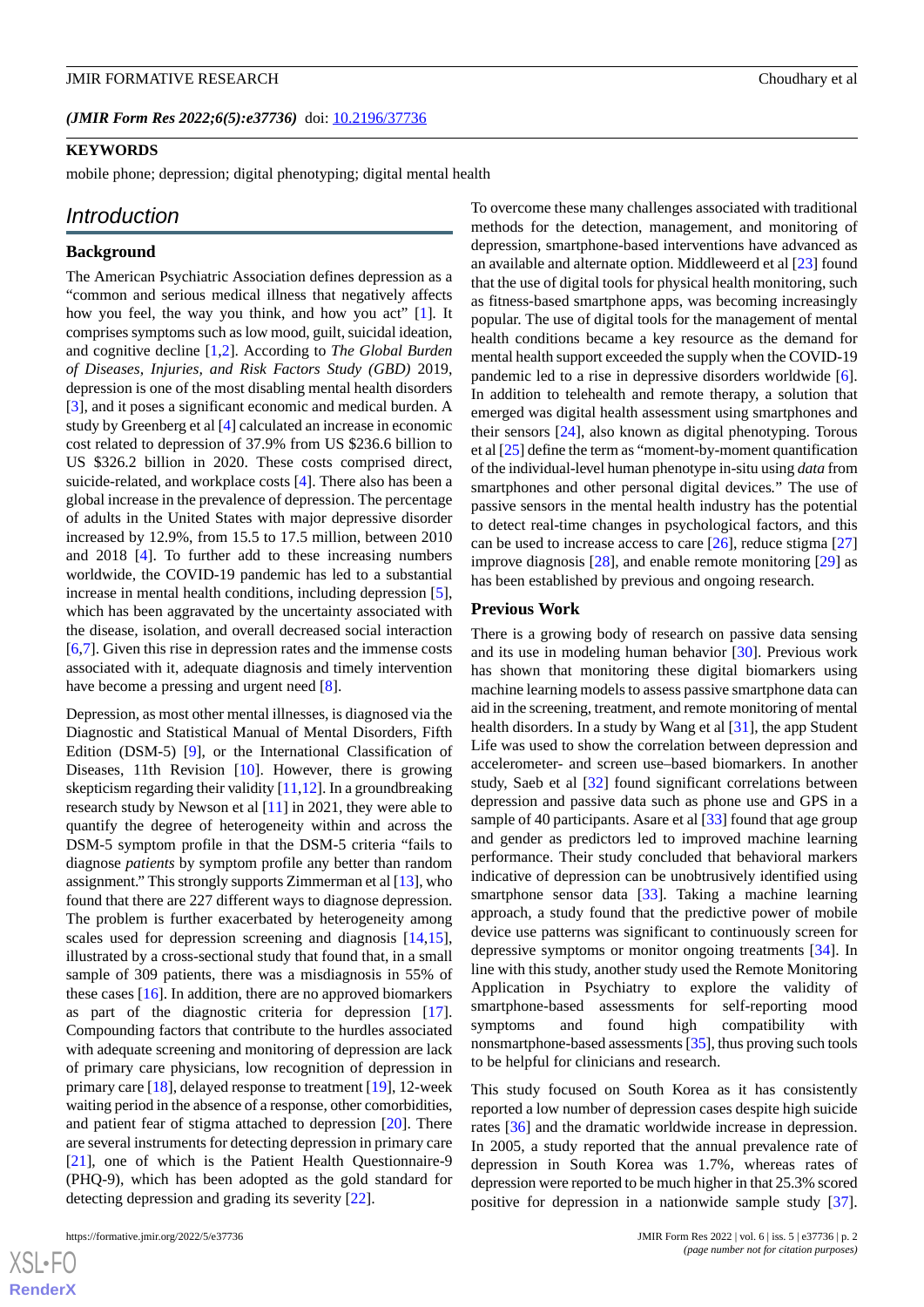Researchers have debated various reasons for the low prevalence rates, including the difference in cutoff scores in South Korea versus other countries and the associated stigma [\[37](#page-16-3)] attached to mental health conditions, but have not yet reached a conclusion as to the cause. Digital phenotyping and passive monitoring can provide a timely opportunity to target issues such as low access to mental health diagnoses, stigma, and associated health consequences in South Korea and similar countries.

#### **Objective**

Smartphone sensors and passive data, when coupled with relevant statistical and machine learning models, provide an avenue to capture behavioral changes associated with mental health disorders in naturalistic settings [\[30](#page-15-18),[38\]](#page-16-4). Much of the previous work in this field has used sensors that are invasive and privacy-related such as GPS, call logs, SMS text message logs, and keyboards. This study demonstrates a novel mental behavioral profiling metric termed Mental Health Similarity

Score (MHSS), derived from analyzing passively monitored nonintrusive and nonidentifiable smartphone use data, to identify and track depressive behavior.

# *Methods*

#### **The Study Design**

We collected active and passive data in a longitudinal observational study using the Behavidence (Behavidence, Inc) mobile app, derived from a cohort of anonymous participants in South Korea. Participants were invited to take part in this study through social media advertisements and campaigns, which is an effective tool for recruitment in research studies [[39\]](#page-16-5). The advertisement used a research code that the interested individual could use to enter the study by downloading the app ([Figure 1\)](#page-2-0). The data set was collected from 558 participants between November 2021 and December 2021. All the participants were Android-based smartphone users.

<span id="page-2-0"></span>Figure 1. The Behavidence app screen showing the daily Mental Health Similarity Score.





https://formative.jmir.org/2022/5/e37736 JMIR Form Res 2022 | vol. 6 | iss. 5 | e37736 | p. 3 *(page number not for citation purposes)*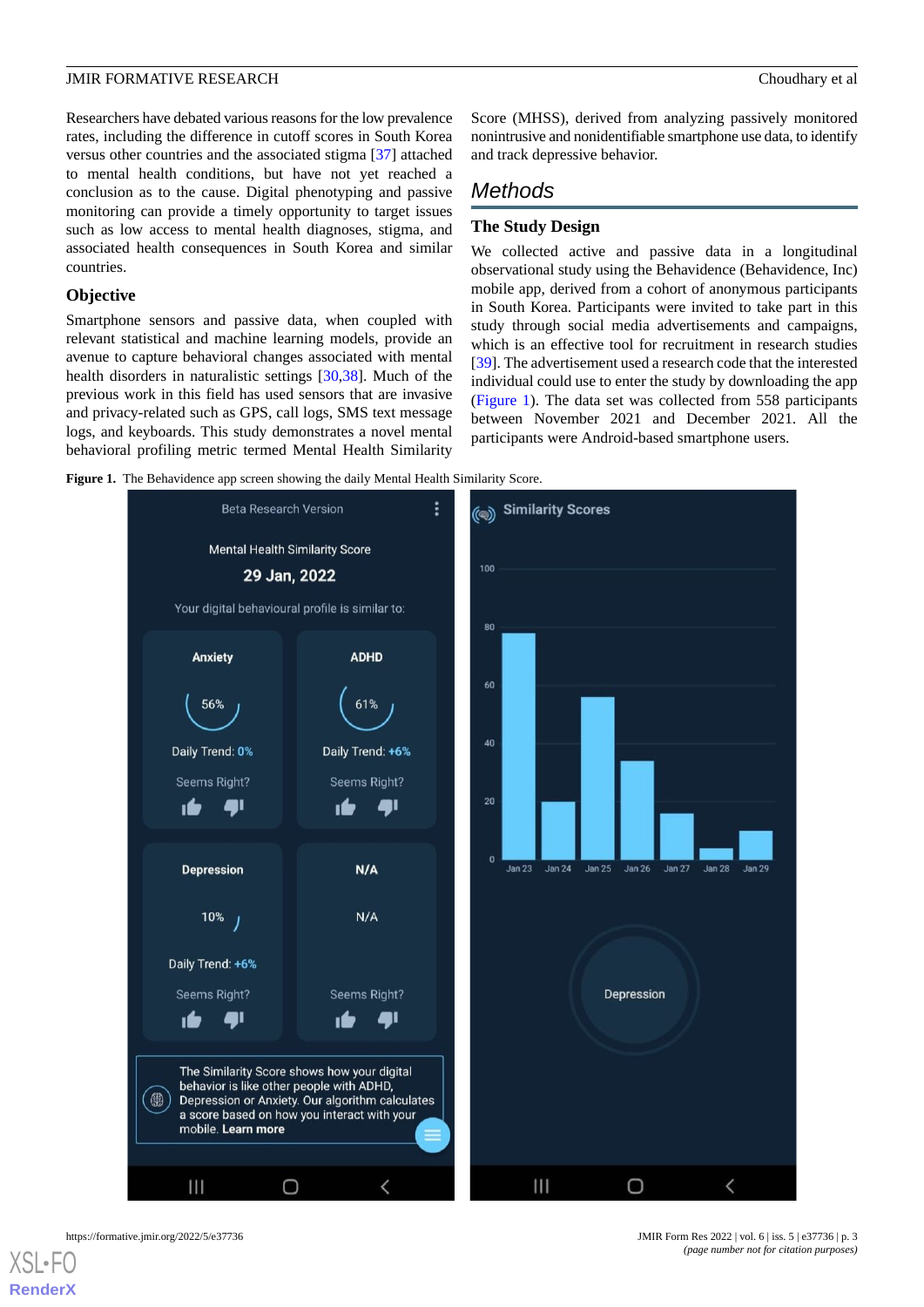#### **Participant Inclusion Criteria**

The inclusion criteria were as follows: (1) they must be aged >18 years and (2) they must have an Android device.

#### **Measure (PHQ-9)**

Depression severity was assessed using a patient-reported outcome measurement questionnaire. When the participants registered with a research code and enrolled in the study, they answered the PHQ-9 [[40\]](#page-16-6) in the app. The PHQ-9 scale is the gold standard for detecting and measuring the severity of depression worldwide [[41\]](#page-16-7). It has been validated for use in community-based and general population settings and has sound psychometric properties [\[42](#page-16-8)]. Although the depression assessments were self-reported, the PHQ-9 has been clinically validated for the assessment of depression severity owing to its high internal reliability (Cronbach  $\alpha = 0.89$ ) and has been used in multiple studies as a self-reported questionnaire [\[22](#page-15-10)]. The PHQ-9 measures depression severity over the preceding 2 weeks. Each item of the PHQ-9 is scored on a scale of 0 (not at all) to 3 (nearly every day). The total PHQ-9 score ranges from 0 to 27, with a score of  $\geq 10$  indicating a major depressive disorder  $[22]$  $[22]$ . A score of  $\leq$  5 indicates no depression, 5 to 9 indicates mild depression, 10 to 14 indicates moderate depression, 15 to 19 indicates moderately severe depression, and 20 to 27 indicates severe depression [\[40](#page-16-6)]. The PHQ-9 has also been established to have good psychometric properties in the South Korean population, which is the focus of this study [[43\]](#page-16-9).

#### **Smartphone App (Behavidence)**

Behavidence [\[44](#page-16-10)] is a mental health screening app that passively collects personal device use data with zero respondent burden and no use of identifiable information. The app works as an always-on solution and can be downloaded from the Google Play store. Individuals can register or log in to the app with no supervision, and any required onboarding information was easily made available to the study participants remotely. In addition, demographic user profile information questions (gender, age bracket, and existing mental health indication) were answered within the app.

The Behavidence Research App was developed for smartphones running Android version 5 or higher and requires connectivity to send data to the back end for analysis and receive data analysis outcomes. It does not require connectivity to collect the data. For an app to run as a background process, it must obtain the *Battery Optimization* and *Usage Data Access* permissions from the user. These permissions are obtained during the onboarding process.

The app uses the principle of digital phenotyping to track user behavior. It displays an MHSS developed from phone use metrics such as time spent on various apps on a daily and weekly basis. The MHSS displays how similar the user's digital behavior is to the digital behavior of someone who has been diagnosed with depression. This similarity score is a range from 0% to 100% ([Figure 1\)](#page-2-0). The MHSS is generated every 24 hours. The app also shows the user their weekly history of similarity scores. In this study, gyroscope readings from each participant's smartphone device were collected in addition as sensor features

measuring the direction and speed at which the phone was spinning around its axis.

The app and back end use strict data privacy and security protocols. The solution is compliant with the Health Insurance Portability and Accountability Act and the General Data Protection Regulation.

#### **Data Inclusion and Exclusion**

The data set used for model training only included participants aged ≥18 years with at least 24 hours of complete passive, nonsensor, personal device use data. The final data set contained 399 participants with an average of 10 (SD 25.21) days of mobile data. The addition of the use of gyroscope readings, measuring angular velocity as phone sensor features, was tested to improve the accuracy of the model. The purpose of this is to test whether sensor features provide additional insights than using only nonsensor features. The data set used specifically for the gyroscope model training had a reduced individual participant number of 193, in which at least 24 hours of raw device use with the additional sensor readings was available. This reduced number of participants was due to the inability to collect gyroscope readings from specific Android phones.

#### **Feature Extraction**

The raw data set collected contains daily behavioral patterns that were data-cleaned and transformed to reach independent features such as opening and closing apps with the start and end times in Coordinated Universal Time in milliseconds. These data were preprocessed by converting the time stamps to local dates and times according to the user's time zone. Digital biomarkers, used as machine learning features in this study, were calculated per user, taking daily behavioral patterns on a 24-hour basis starting from midnight every day. The 3 main types of nonsensor features were *average time on the phone per day*, *frequency of events per day*, and *app category use per day.* The mapping of various apps into specific categories can be found in [Multimedia Appendix 1](#page-14-11). In addition, gyroscope data were collected and processed daily to generate sensor features such as *mean activity*, *average gap activity*, and *total activity.* In the end, a total of 37 features were extracted and merged on a per-user, per-day basis. Explanations of each feature can be found in [Multimedia Appendix 2.](#page-14-12)

#### **Procedure**

The participants downloaded the Behavidence app and answered a simple demographic questionnaire along with the informed consent form. They then completed the PHQ-9. The questionnaire was answered only as a 1-time data point and, thereafter, they were free to use the app on their own. The app generated a daily MHSS. The app added no further respondent burden and, therefore, the participants were able to check the score whenever they felt the need to or not at all.

#### **Data Analysis**

#### *Imbalanced Data Handling*

A total of 24 hours of raw data each day were binned for every participant and considered separate observations in this study. Therefore, an individual with depression who had 10 days of complete 24 hours of passive data was considered as 10

 $XS$ -FO **[RenderX](http://www.renderx.com/)**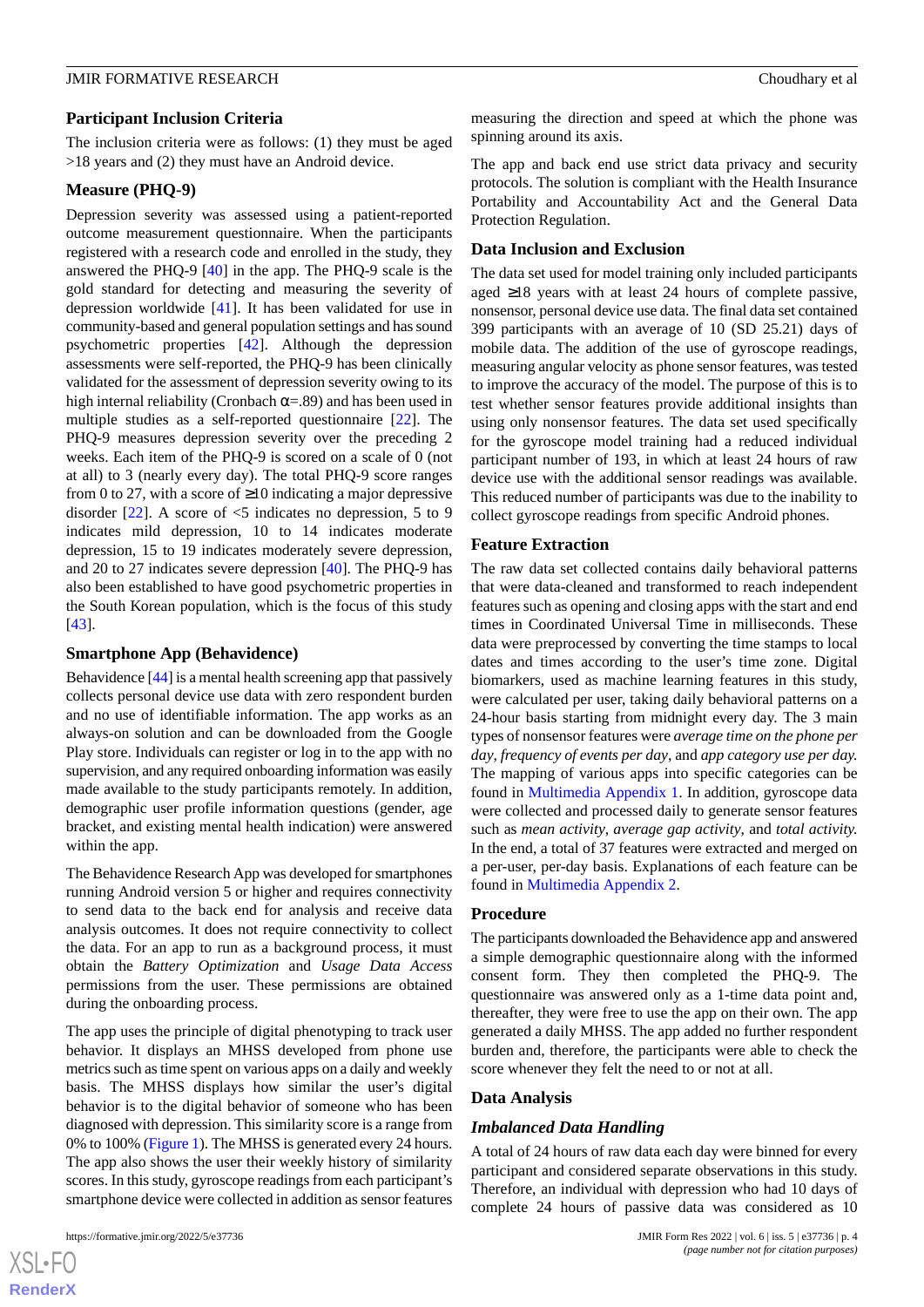depression-labeled observations. To correct for the imbalanced training data of the *none* and *severe depression* categories, the cohort with the smaller number of observations was randomly sampled to match the number of observations in the other. In this case, more observations were found in the *none* (ie, not depressed) group and, thus, it was randomly split into equal subsets. In addition, bootstrapping with 15-fold cross-validation was performed to assess the overall model performance.

#### *Machine Learning to Predict Depression*

A mental health profiling metric termed MHSS was derived from the features extracted from the raw data to classify whether a user's daily digital behavior mimicked the digital behavior of mobile users who are depressed. This metric is a direct output of a machine learning model trained to classify 24 hours of digital behavior into the different thresholds of the PHQ-9, screening positive for severe depression versus no depression. A variety of machine learning models were compared to detect major digital behavioral differences between *none* and *severe* category participants. The algorithms tested in this study include random forest regression, multivariate adaptive regression splines, random forest classification, extreme gradient boosting, and support vector machines with a radial basis function kernel. After the top algorithm was chosen based on the highest predictive accuracy, 4 machine learning models were created and compared: the PHQ-9 binary nonsensor model, the PHQ-9 binary gyroscope sensor model, the PHQ-9 3-class model, and the PHQ-9 question-specific models.

The PHQ-9 binary nonsensor model was intended to classify participants who scored as severe (scores  $\geq 20$ ) on the PHQ-9 against those who scored as having no indication of depression (scores <5). The 3 main feature categories (average time on the phone per day, frequency of events per day, and app category use per day) were the main components input into this model. The PHQ-9 binary gyroscope sensor model had the same specifications as the PHQ-9 binary nonsensor model; however, 3 features (mean activity, average gap activity, and total activity) were added to the training to assess whether the gyroscope sensors had higher accuracy than the PHQ-9 binary nonsensor model. The PHQ-9 3-class model was intended to classify participants who scored as severe  $(>20)$ , moderate  $(10-14)$ , and no depression  $\left( \langle 5 \rangle \right)$  to help with predicting the progression toward severe depression. Finally, a model was built using specific PHQ-9 items that had the highest correlations with the nonsensor passive digital biomarkers to detect specific symptoms of depression rather than classifying them into *none* and *severe* categories.

#### *Model Validation*

The main metric used to validate the models built in this study tested whether most days of data collected had either high or low MHSSs. The training cohort was taken at a specific time point during the study's recruitment in December and, thereafter, all additional days of data collected were used for the machine

learning validation set. The metrics were tested on both a 1-week data majority and an overall majority on all days of data that were collected from the user by the app. If most days had high MHSSs, defined as having scores >50%, the user was classified as having depression. If most days had low MHSSs, defined as having scores <50%, then the user was classified as not showing signs of depression. This, in addition to the model accuracy and recall rates, will be used to assess whether digital biomarkers can detect and track depression.

#### *Correlation Analysis*

Further analysis of all items (questions) from the PHQ-9 was conducted to determine which symptoms of depression could be identified from the passive digital data collected through the app. A Pearson correlation and Spearman correlation were assessed to determine whether there was either a linear correlation or a monotonic relationship where the rate was not constant. Correlations were conducted on all 9 questions of the PHQ-9 scale with an MHSS as well as a combination of different questions.

#### *Software*

The Amazon Web Services platform was used for data storage, whereas data processing, feature engineering, model training, and poststatistical analysis were written in Python 3.8 programming language (Python Software Foundation). The packages used include pandas, stats models, and scikit-learn random forest classifier.

#### **Ethics Approval**

Consent was voluntarily given on the participants'smartphones once they were informed of the purpose of the study. The data set does not contain personally identifiable or any personal health information. The advertisement, informed consent, and study protocol were approved by the independent Western Institutional Review Board-Copernicus Group, Institutional Review Board (approval number: 20216225).

# *Results*

#### **Participants**

Self-reported demographic data from the 558 participants [\(Table](#page-5-0) [1\)](#page-5-0) show that, of these,  $286$  (51.3%) identified as women,  $254$ (45.5%) identified as men, and 18 (3.2%) identified as nonbinary or preferred not to disclose their gender. Regarding the participants' age distribution, of the 558 participants, 474 (84.9%) were aged between 18 and 25 years, 29 (5.2%) were aged between 26 and 35 years, 42 (7.5%) were aged between 36 and 55 years, 10 (1.8%) were aged between 56 and 64 years, and 3 (0.5%) were aged  $\geq 65$  years. The PHQ-9 questionnaire was administered to users in both English and Korean, with most of the participants belonging to the Korean-speaking population (487/558, 87.3%).

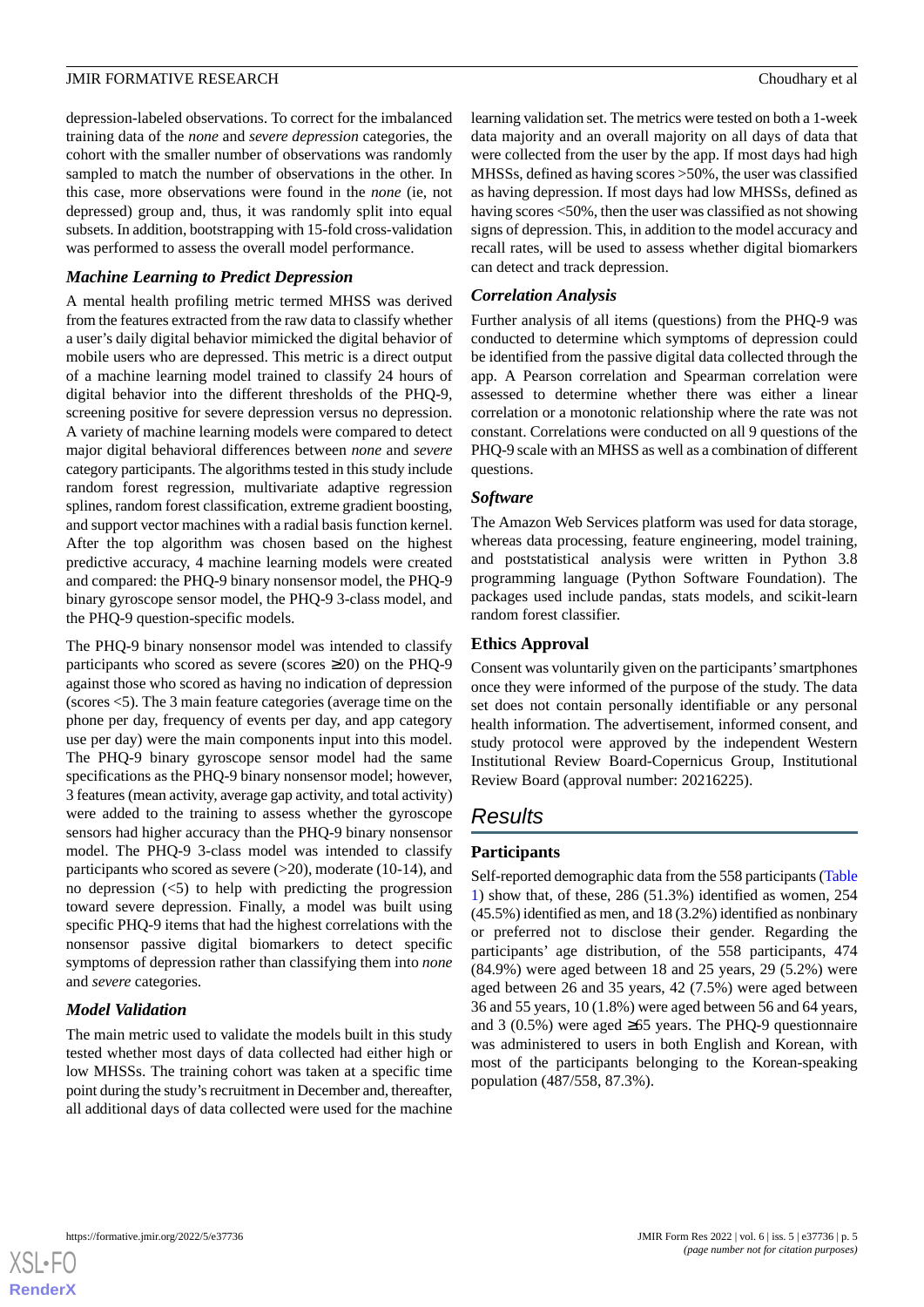<span id="page-5-0"></span>Table 1. Demographic distribution showing the numbers for age, gender, and language of the answered Patient Health Questionnaire-9 (N=558).

| Variable          | Value, n (%) |
|-------------------|--------------|
| Age (years)       |              |
| 18-25             | 474 (84.9)   |
| $26 - 35$         | 29(5.2)      |
| $36 - 55$         | 42(7.5)      |
| 56-64             | 10(1.8)      |
| >64               | 3(0.5)       |
| Gender            |              |
| Male              | 254(45.5)    |
| Female            | 286(51.3)    |
| Prefer not to say | 18(3.2)      |
| Language          |              |
| Korean            | 487 (87.3)   |
| English           | 71(12.7)     |

#### **Smartphone Data and PHQ-9 Distribution**

[Table 2](#page-6-0) presents the distribution of the PHQ-9 scores of the 558 participants. The PHQ-9 was collected at the start of recruitment at a single time point during this study. The distribution of the PHQ-9 scores was as follows: 11.3% (63/558) were in the *none* category (ie, they were not depressed) with PHQ-9 scores <5, whereas 88.7% (495/558) showed signs of depression by scoring between *mild* and *severe*. The mean PHQ-9 score was 12.5 (SD 6.29).

There is an imbalance in the gender distribution when looking into each severity group of depression. For the *none* and *mild* cohorts, men represented the majority, whereas, in the *moderate*, *moderately severe*, and *severe* cohorts, there was a female majority, as shown in [Table 3.](#page-7-0)

Out of the 558 participants, 499 (89%) answered "no previous diagnosis" in the demographic questions collected at onboarding. Moreover, 65% (323/499) of the participants who reported that they had no previous diagnosis of any kind obtained a PHQ-9 score of at least moderate  $(\geq 10)$  to severe depression, as shown in [Table 4](#page-7-1).

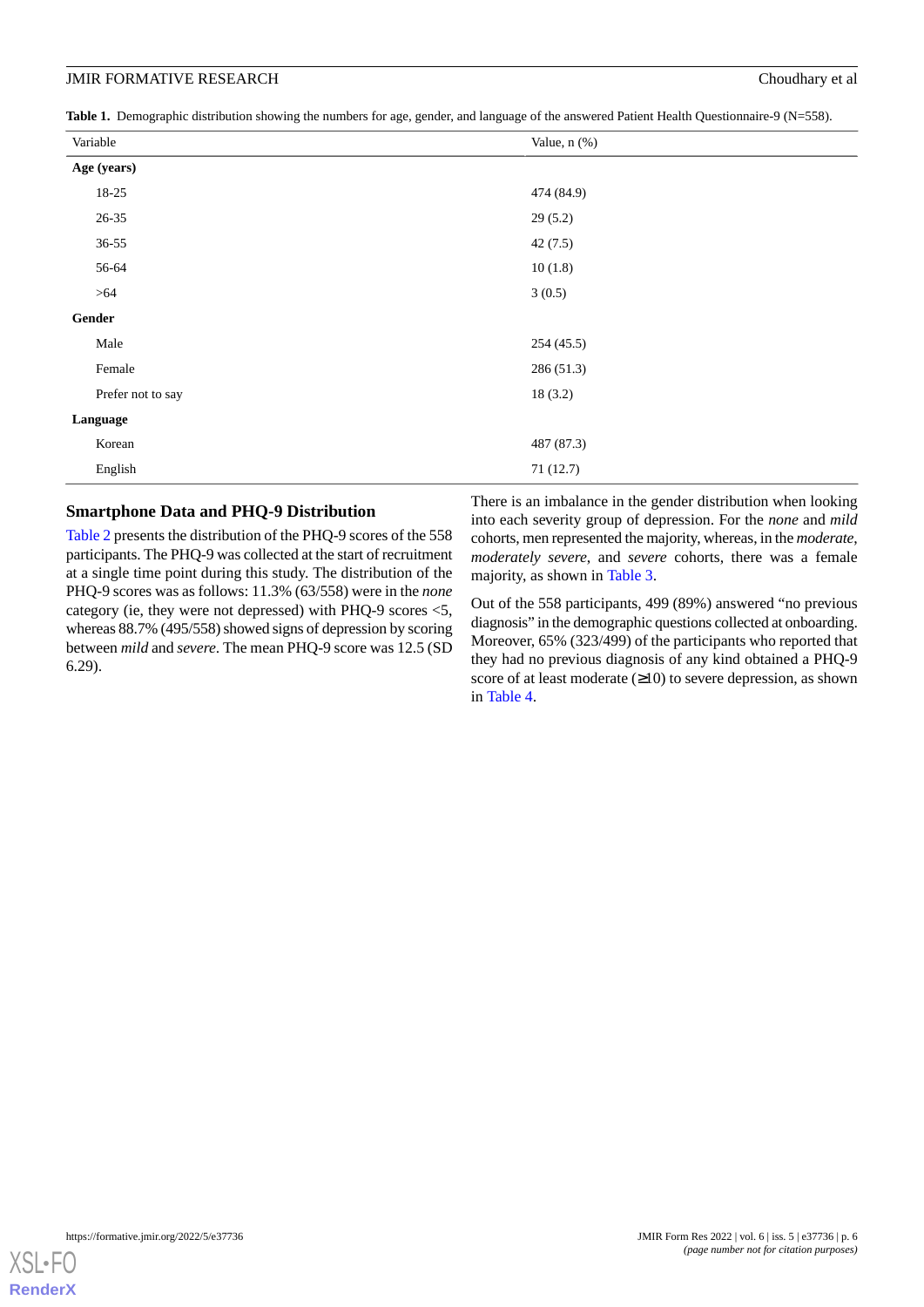<span id="page-6-0"></span>Table 2. Distribution of the participants' PHQ-9<sup>a</sup> scores (N=558).

| PHQ-9 score category and score    | Participants, n (%)  |
|-----------------------------------|----------------------|
| $\mathbf{None}$                   | 63(11.3)             |
| $\boldsymbol{0}$                  | 20(3.6)              |
| $\mathbf{1}$                      | 6(1.1)               |
| $\sqrt{2}$                        | 12(2.2)              |
| $\ensuremath{\mathfrak{Z}}$       | 7(1.3)               |
| $\overline{4}$                    | 18(3.2)              |
| Mild                              | 124(22.2)            |
| $\sqrt{5}$                        | 13(2.3)              |
| $\sqrt{6}$                        | 33(5.9)              |
| $\boldsymbol{7}$                  | 23(4.1)              |
| $\,$ 8 $\,$                       | 37(6.6)              |
| $\overline{9}$                    | 18(3.2)              |
| $\label{thm:mod} \textbf{Modern}$ | 162(29)              |
| $10\,$                            | 23(4.1)              |
| $11\,$                            | 28(5)                |
| $12\,$                            | 29(5.2)              |
| $13\,$                            | 43(7.7)              |
| $14\,$                            | 39(7)                |
| Moderately severe                 | 134 (24)             |
| $15\,$                            | 29(5.2)              |
| $16\,$                            | 31(5.6)              |
| $17\,$                            | 26(4.7)              |
| $18\,$                            | 31(5.6)              |
| 19                                | 17(3)                |
| ${\bf Severe}$                    | 75 (13.4)            |
| $20\,$                            | 16(2.9)              |
| $21\,$                            | $16\left(2.9\right)$ |
| $22\,$                            | 13(2.3)              |
| $23\,$                            | $6\left(1.1\right)$  |
| $24\,$                            | 10(1.8)              |
| $25\,$                            | 5(0.9)               |
| $26\,$                            | 1(0.2)               |
| $27\,$                            | 8(1.4)               |

a PHQ-9: Patient Health Questionnaire-9.

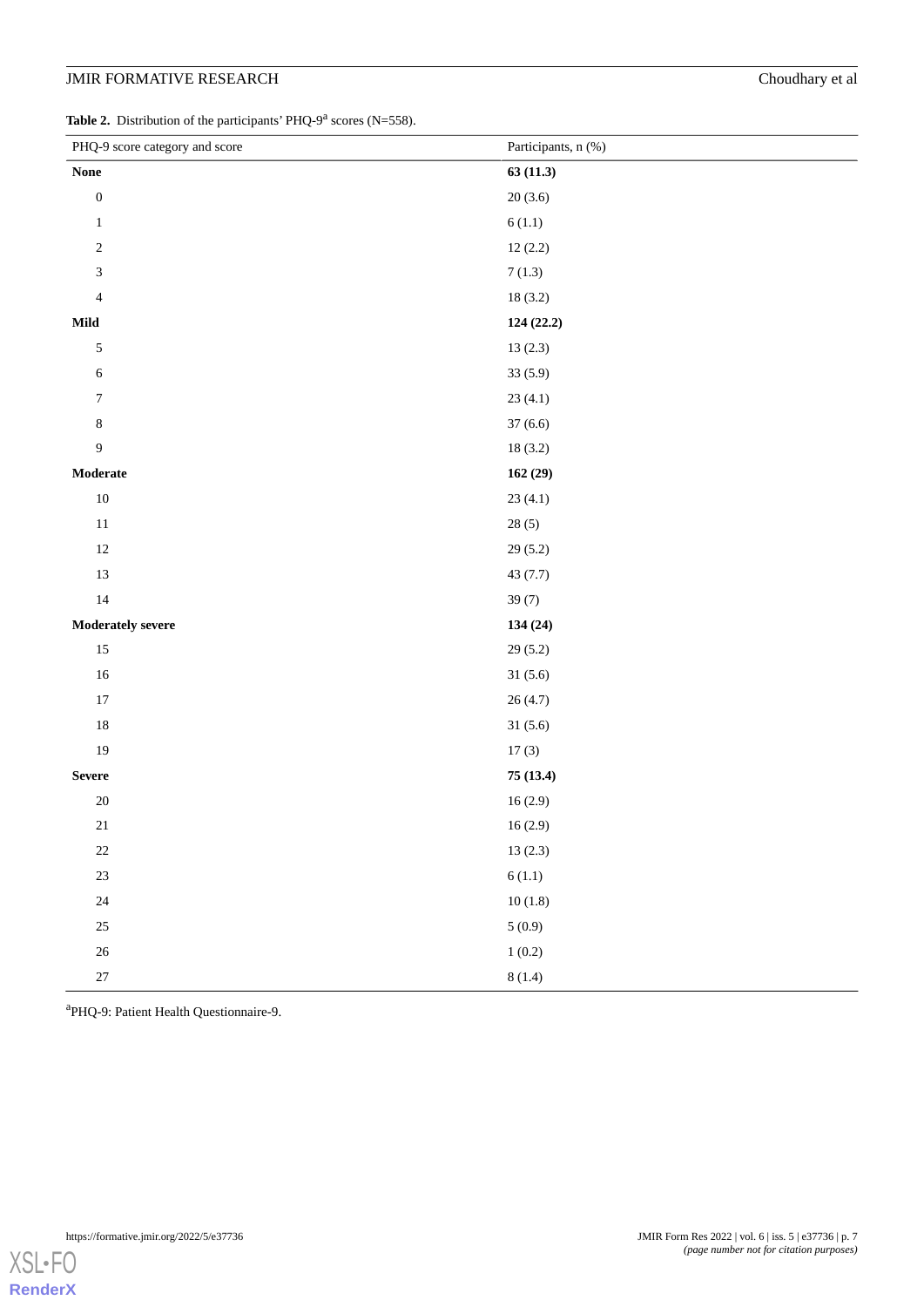| PHQ-9 category    | Male, $n$ $(\%)$ | Female, $n$ $(\%)$ | Other or prefer not to answer, $n$ (%) |
|-------------------|------------------|--------------------|----------------------------------------|
| None              | 41(65.6)         | 21(32.8)           | 1(1.6)                                 |
| Mild              | 69 (56)          | 52 (41.6)          | 3(2.4)                                 |
| Moderate          | 73(45.1)         | 82 (50.6)          | 7(4.3)                                 |
| Moderately severe | 48 (35.8)        | 82(61.3)           | 4(2.9)                                 |
| Severe            | 24(32.1)         | 47(62.8)           | 4(5.1)                                 |
|                   |                  |                    |                                        |

<span id="page-7-0"></span>**Table 3.** Distribution of gender among the PHQ-9<sup>a</sup> scoring categories (N=558).

<span id="page-7-1"></span>a PHQ-9: Patient Health Questionnaire-9.

Table 4. Distribution of individuals who self-reported "no previous diagnosis" among the PHQ-9<sup>a</sup> scoring categories (N=499).

| PHQ-9 category    | Participants, n (%) |
|-------------------|---------------------|
| None              | 63(12.6)            |
| Mild              | 113(22.6)           |
| Moderate          | 145(29.2)           |
| Moderately severe | 119(23.8)           |
| Severe            | 59(11.8)            |

a PHQ-9: Patient Health Questionnaire-9.

#### **Features Engineered From Smartphone Data**

<span id="page-7-2"></span>A total of 37 features were computed from the raw passive smartphone data. Of the 37 features, 29 (78%) showed statistical significance in the 1-tailed *t* test results between the *none* and *severe* cohorts. Overall, 8 of the significant nonsensor and gyroscope (sensor) features are displayed in [Table 5.](#page-7-2) The remaining list can be found in [Multimedia Appendix 3](#page-14-13). Effect size analysis showed that the most important features had moderate to high effect sizes when comparing the *none* and *severe* category populations [\[45](#page-16-11)].

**Table 5.** The *t* test (1-tailed) results of the none versus severe cohorts with *P* values and Cohen *d* statistic.

| Feature              | Cohort, mean (SD) |                | $P$ value | Cohen $d$ |
|----------------------|-------------------|----------------|-----------|-----------|
|                      | None              | Severe         |           |           |
| <b>Nonsensor</b>     |                   |                |           |           |
| Mean session time    | 1.1(0.5)          | 2.5(4.8)       | < 0.001   | 0.4257    |
| Total session        | 300.0(145.0)      | 416.7(233.3)   | < 0.001   | 0.5811    |
| Number of opens      | 305.7 (137.9)     | 240.8 (169.6)  | < 0.001   | 0.4248    |
| Sleep                | 266.7 (183.3)     | 300.0 (216.7)  | < 0.001   | 0.1947    |
| Average gap          | 3.2(3.5)          | 4.3(6.2)       | < 0.001   | 0.2495    |
| Gyroscope (sensor)   |                   |                |           |           |
| Average activity     | 28.5(67.5)        | 57.0 (101.0)   | < 0.001   | 0.2053    |
| Average gap activity | 7.6(13.9)         | 23.8(47.5)     | < 0.001   | 0.3191    |
| Total activity       | 1181.6 (436.7)    | 1165.0 (446.7) | .68       | 0.0859    |

#### **Predicting Depression From Features**

Among the classification algorithms, random forest proved to have the highest predictive accuracy (87%). Extreme gradient boosting followed with an accuracy of 86%, whereas the support vector machine classifier had the lowest accuracy (44%), as shown in [Table 6.](#page-8-0)

The top-performing algorithm, the random forest classifier trained on the PHQ-9 binary nonsensor model (none vs severe on the depression rating scale) on 34 of the nonsensor features

 $X$ SL•FO **[RenderX](http://www.renderx.com/)** mentioned in [Table 5](#page-7-2), achieved a precision of 85% to 89%, recall of 85% to 89%,  $F_1$  of 87%, and overall accuracy of 87%, as shown in [Table 7.](#page-9-0)

The feature importance plot based on Gini Impurity measurement analysis indicates the top passive digital features indicative of differentiating between *none* and *severe* cohort participants ([Figure 2\)](#page-9-1). The top 5 features are mean session time on the phone within a 24-hour period, average session time in the social interaction apps (app category 1), average session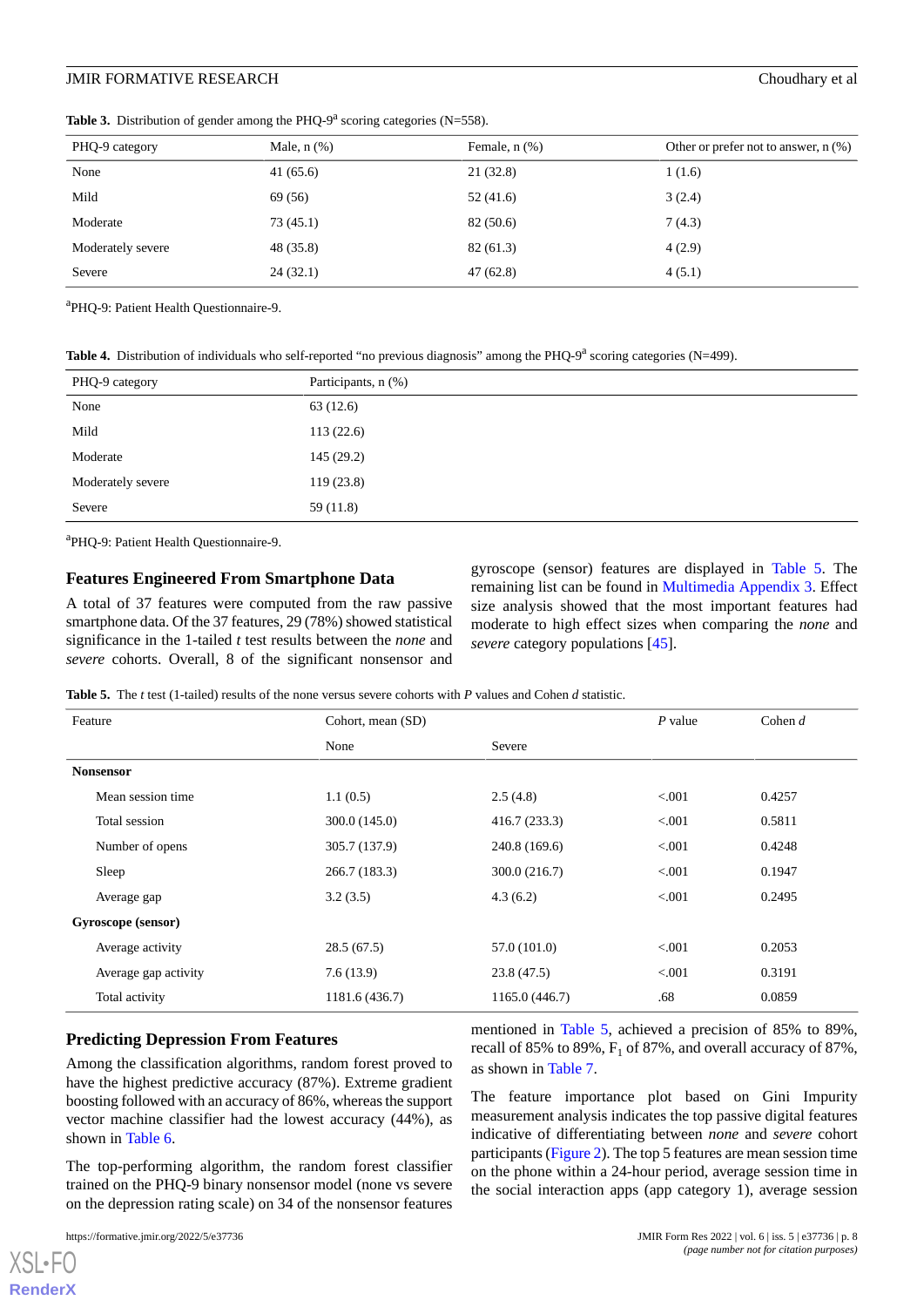time within a 24-hour period in the miscellaneous and additional passive recreational apps (app category 11), number of times active messaging and communication apps (app category 3) were opened within a 24-hour period, and average time spent on unofficial or unregulated apps (app category 0). The top 5 features had Gini Impurity values ranging from 0.6 to 0.1.

The top 5 features from the feature importance list achieved statistical significance with *P*<.001, as shown in [Table 8](#page-10-0). Average overall session time and average time spent on social interaction apps, miscellaneous and additional passive recreational apps, and unregulated apps had greater mean values for the participants who scored as *severe* compared with the participants who scored as *none* on the PHQ-9. *None* participants opened active messaging and communication apps 110 times on average (SD 7.02), whereas *severe* participants opened this app category 74 times on average (71.05).

In addition, the model was tested to see whether it could accurately predict participants who had reported a previous diagnosis of depression. The model achieved an accuracy of 80% in detecting depression but only 26% in detecting the *none* group.

<span id="page-8-0"></span>Additional validation of whether the PHQ-9 binary nonsensor-based model (none vs severe) could accurately predict the progression of depression was performed by calculating the percentage of participants in each group who had a majority of days with high MHSSs (>50%), with the MHSS as the model's prediction of class probabilities. As shown in [Table 9](#page-10-1), the majority increases as severity increases, indicating that participants with severe depression had a majority of days with high MHSSs, supporting the model's prediction ability.

When the gyroscope features were added as additional markers, the overall accuracy dropped to 76% with a precision of 74% to 78%, recall of 67% to 83%, and  $F_1$  of 72% to 78%. This model was also tested on the self-proclaimed diagnosis cohort and achieved 27% accuracy in detecting depression and 0% accuracy in detecting the *none* group. When age and gender were added to see if demographics played a role in classifying *none* (not depressed) versus *severe* (depressed) cohort participants, the overall accuracy decreased slightly from 87% to 84%, precision increased from 82% to 87%, recall increased from 83% to 86%, and  $F_1$  increased from 84% to 85%.

An additional random forest classifier trained on the PHQ-9 3-class model—none (PHQ-9 <5), moderate (10≤PHQ-9<15), and severe (PHQ-9≥20) depression on the 34 nonsensor features—achieved a precision of 74% to 86%, recall of 76% to 83%,  $F_1$  of 75% to 84%, and overall accuracy of 78%, as shown in [Table 7.](#page-9-0)

**Table 6.** Accuracy metrics of the 3 classification algorithms tested in this study: random forest, extreme gradient boosting (XGBoost), and a support vector machine with radial basis function kernel.

|       | Metric and cohort | Random forest model (%) | XGBoost model (%) | $SVMa$ model $(\% )$ |
|-------|-------------------|-------------------------|-------------------|----------------------|
|       | Accuracy          | 87                      | 86                | 44                   |
|       | Precision         |                         |                   |                      |
|       | None              | 89                      | 82                | 44                   |
|       | Depression        | 85                      | 90                | $\boldsymbol{0}$     |
|       | Recall            |                         |                   |                      |
|       | None              | 85                      | 90                | 100                  |
|       | Depression        | 89                      | 81                | $\boldsymbol{0}$     |
| $F_1$ |                   |                         |                   |                      |
|       | None              | 87                      | 86                | 61                   |
|       | Depression        | 87                      | 85                | $\boldsymbol{0}$     |

<sup>a</sup>SVM: support vector machine.

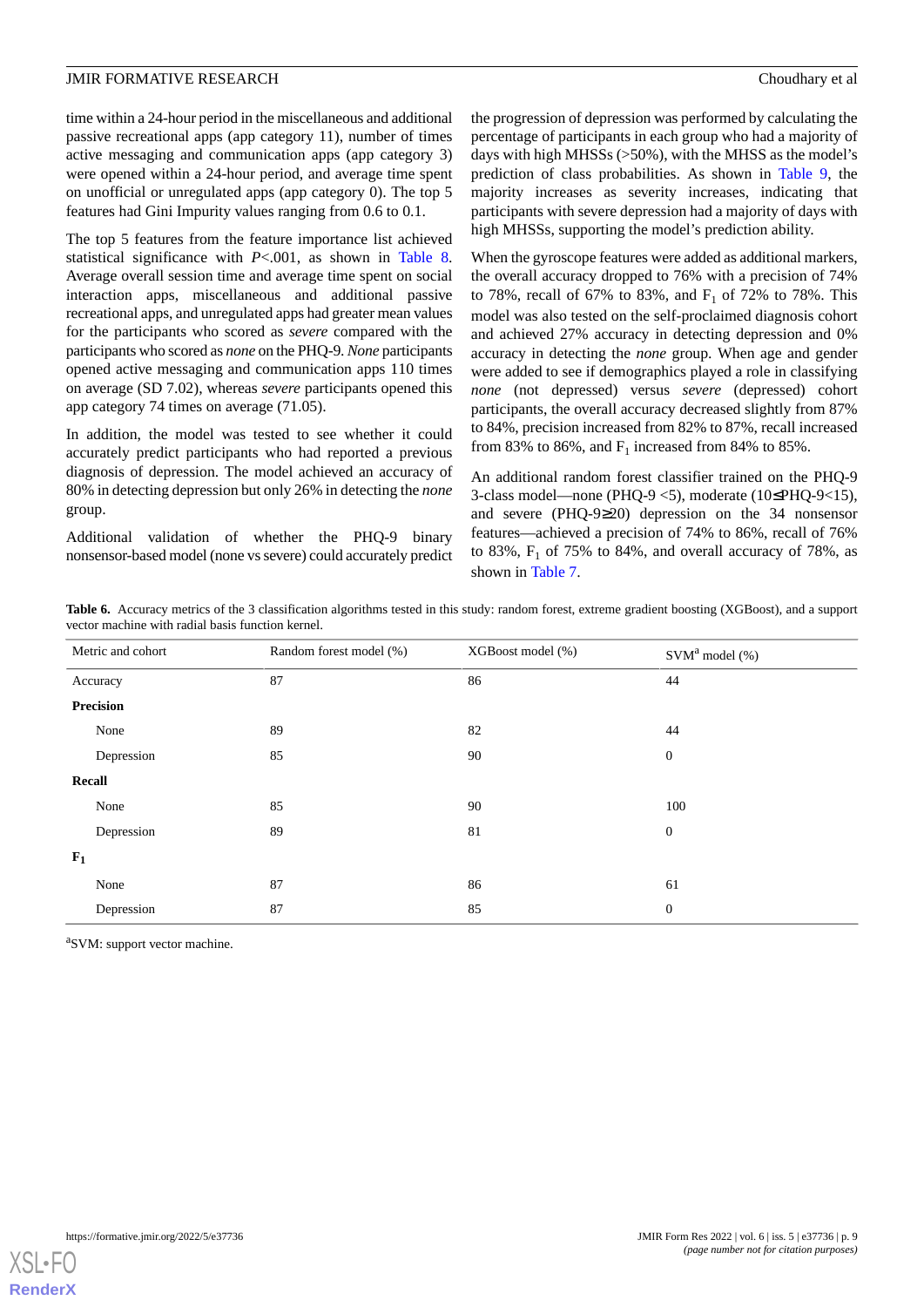<span id="page-9-0"></span>**Table 7.** Accuracy metrics of all models trained in this study.

| Metric and cohort | PHQ-9 <sup>a</sup> binary nonsensor<br>model $(\%)$ | PHQ-9 binary gyroscope (sensor)<br>model $(\%)$ | PHQ-9 three-class<br>model $(\%)$ | PHQ-9 questions model<br>(%) |
|-------------------|-----------------------------------------------------|-------------------------------------------------|-----------------------------------|------------------------------|
| Accuracy          | 87                                                  | 76                                              | 78                                | 78                           |
| <b>Precision</b>  |                                                     |                                                 |                                   |                              |
| None              | 89                                                  | 78                                              | 75                                | 80                           |
| Moderate          | $N/A^b$                                             | N/A                                             | 86                                | N/A                          |
| Severe            | 85                                                  | 74                                              | 74                                | 76                           |
| Recall            |                                                     |                                                 |                                   |                              |
| None              | 85                                                  | 67                                              | 76                                | 75                           |
| Moderate          | N/A                                                 | N/A                                             | 83                                | N/A                          |
| Severe            | 89                                                  | 83                                              | 76                                | 81                           |
| $F_1$             |                                                     |                                                 |                                   |                              |
| None              | 87                                                  | 72                                              | 75                                | 78                           |
| Moderate          | N/A                                                 | N/A                                             | 84                                | N/A                          |
| Severe            | 87                                                  | 78                                              | 75                                | 89                           |

<span id="page-9-1"></span>a PHQ-9: Patient Health Questionnaire-9.

<sup>b</sup>N/A: not applicable.

Figure 2. Feature importance plot of the Patient Health Questionnaire-9 binary nonsensor model achieving 87% accuracy. The x-axis represents the feature importance metric, Gini Impurity, which can range from 0.0 to 0.5. The y-axis represents the list of features ordered from greatest to least importance.



Gini impurity feature importance metric (ranges from 0.0-0.5)

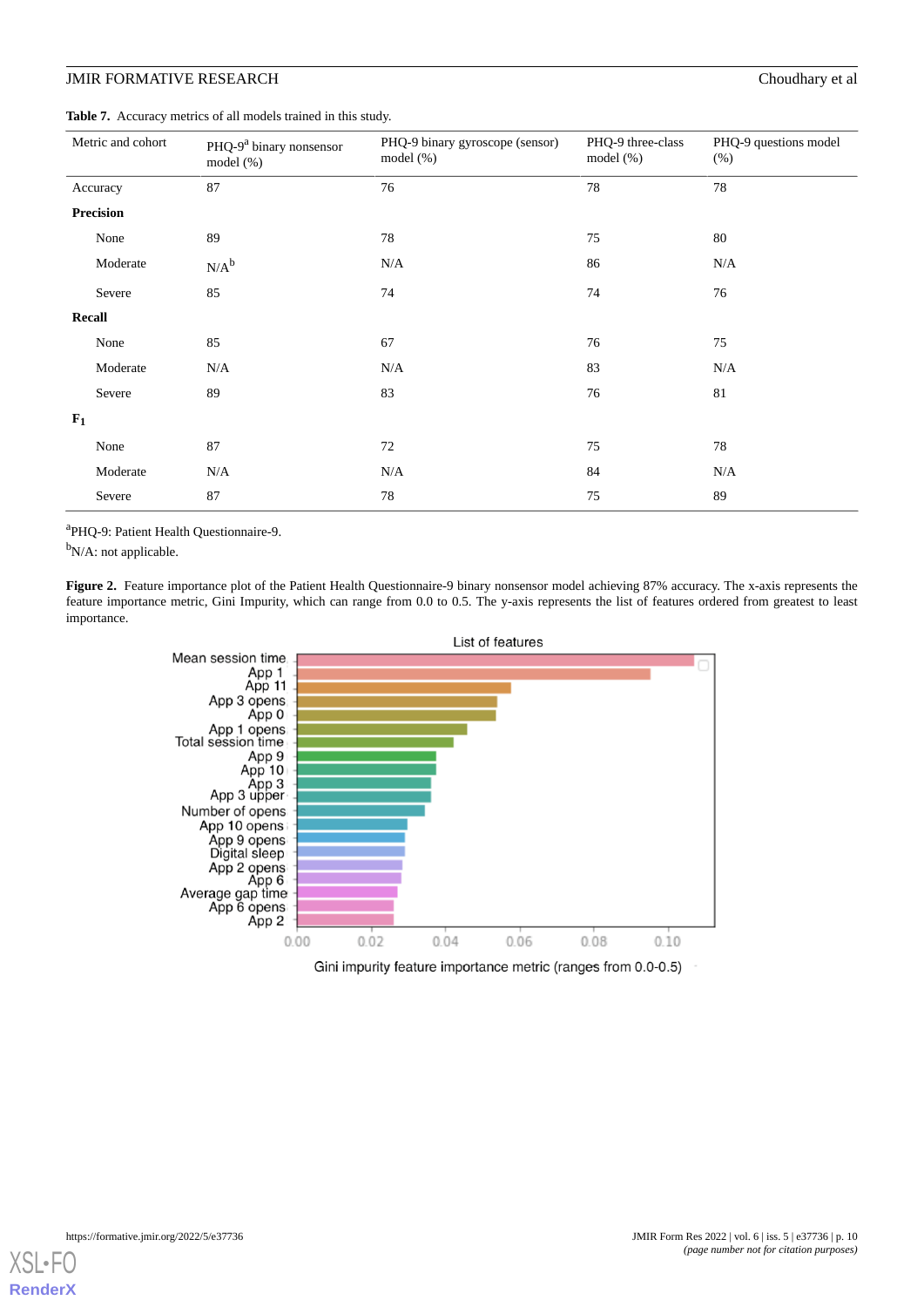<span id="page-10-0"></span>**Table 8.** Mean values of each cohort and *P* values from 1-tailed *t* tests of the top 5 important features in the Patient Health Questionnaire-9 binary nonsensor model.

| Feature                                                                                                                                                              | Cohort, mean (SD) |               | $P$ value |
|----------------------------------------------------------------------------------------------------------------------------------------------------------------------|-------------------|---------------|-----------|
|                                                                                                                                                                      | None              | Severe        |           |
| Mean session time: average session length that a user interacts with their mobile device within<br>a 24-hour period (minutes)                                        | 1.07(3.58)        | 2.49(4.97)    | < 0.001   |
| App 1: average time a user spent on apps that fall into app category 1—social interaction<br>apps—within a 24-hour period (minutes)                                  | 1.41(4.40)        | 3.58(1.16)    | < 0.01    |
| App 11: average time a user spent on apps that fall into app category 11—miscellaneous and<br>additional passive recreational apps—within a 24-hour period (minutes) | 1.56(1.94)        | 3.37(5.11)    | < 0.01    |
| App 3 opens: number of times a user opened apps that fall into app category 3—active messaging<br>and communication apps—within a 24-hour period (counts)            | 110.49 (70.10)    | 74.45 (71.05) | < 0.001   |
| App 0: average time a user spent on apps that fall into app category 0—nonofficial or unregulated<br>apps—within a 24-hour period (minutes)                          | 0.34(0.60)        | 0.83(2.34)    | < 0.001   |

<span id="page-10-1"></span>

|  |  |  | Table 9. The PHQ-9 <sup>a</sup> binary nonsensor-based model validation results showing the majority of days with high MHSS <sup>b</sup> across all days of data collected. |  |  |  |  |  |  |  |  |  |  |
|--|--|--|-----------------------------------------------------------------------------------------------------------------------------------------------------------------------------|--|--|--|--|--|--|--|--|--|--|
|--|--|--|-----------------------------------------------------------------------------------------------------------------------------------------------------------------------------|--|--|--|--|--|--|--|--|--|--|

| PHQ-9 severity | Participants, n (%) | Majority of days of data with MHSSs > 50% $(\%)^c$ |
|----------------|---------------------|----------------------------------------------------|
| None           | 38(18)              | 15.84                                              |
| Moderate       | 116(55.5)           | 75.02                                              |
| Severe         | 55 (26)             | 95.82                                              |

a PHQ-9: Patient Health Questionnaire-9.

<sup>b</sup>MHSS: Mental Health Similarity Score.

 $c_{\text{Each participant has a different total number of days of data collected. Hence, each PHO-9 group has a different total number of days. Therefore, the$ majority of days mentioned is the total percentage of days that group participants had MHSS greater that 50%.

#### **PHQ-9 Specific Questions and Smartphone Data**

A significant positive Pearson correlation was found among PHQ-9 questions 2, 6, and 9 within the *severe* category users and the mental health behavioral profiling metric  $(r=0.73)$ , as shown in [Table 10](#page-11-0). When a gyroscope sensor was added as a feature, the Pearson correlation among questions 2, 6, and 9 dropped from 0.73 to 0.46.

A binary model trained on questions 2, 6, and 9 was constructed to complement the PHQ-9 binary nonsensor model. The participants who scored 0 on all 3 questions were considered as the *none* class, whereas the participants who scored 3 on every question were considered as the *depression symptoms* class. The PHQ-9 questions model achieved an overall accuracy of 78% with a precision of 76% to 80%, recall of 75% to 81%, and  $F_1$  score of 78% to 79%, as shown in [Table 7.](#page-9-0) [Figure 3](#page-11-1) shows the feature importance plots for this prediction model. Top features include (1) number of times active messaging and communication apps (app category 3) were opened within the 24-hour period, (2) number of times active messaging and communication apps were opened or longer than 1 SD from the mean session time within the 24-hour period (app 3 upper), (3)

number of passive information consumption apps (app category 2) opened within the 24-hour period, (4) average time spent on general utilities apps (app category 6), and (5) average time spent on passive information consumption apps (app category 2).

[Table 11](#page-12-0) displays the mean values of the top 5 features of the random forest model for PHQ-9 questions 2, 6, and 9. The number of times the participants opened active messaging and communication apps that had greater session lengths than the average was calculated for both the *none* and *severe* participants and proved to be both statistically significant (*P*<.001) and a top feature in the questions model. The *none* participants opened this app category 6.47 times on average compared with the *severe* participants, who opened it 3.25 times. In addition, *none* participants opened passive information consumption apps 2.13 times on average compared with *severe* participants, who opened them 0.46 times on average. Finally, *severe* participants had general utilities apps opened for longer (0.57 minutes) on average than the *none* participants (0.40 minutes), but *none* participants had passive information and consumption apps opened for longer (0.29 minutes) on average than *severe* participants (0.18 minutes).

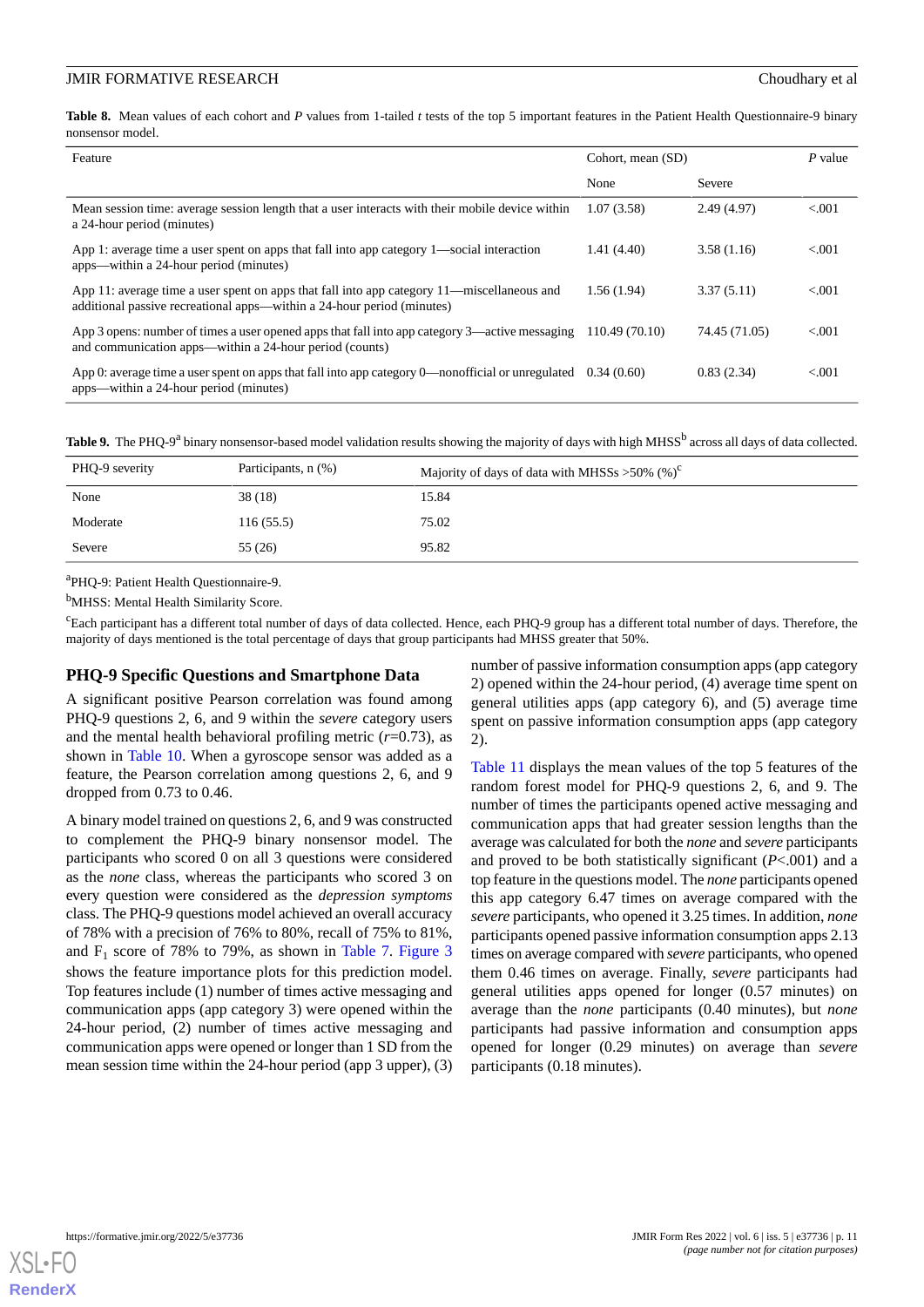<span id="page-11-0"></span>**Table 10.** Correlation analysis within the severe cohort between baseline per-item scores and Mental Health Similarity Scores on the day of baseline assessment.

| PHO-9 $a$ item                                                                                                                                                                                   | Pearson correlation | Spearman correlation |
|--------------------------------------------------------------------------------------------------------------------------------------------------------------------------------------------------|---------------------|----------------------|
| Question 1: "Little interest or pleasure in doing things?"                                                                                                                                       | $-0.078$            | $-0.075$             |
| Question 2: "Feeling down, depressed, or hopeless?"                                                                                                                                              | 0.596               | 0.607                |
| Question 3: "Trouble falling or staying asleep, or sleeping too much?"                                                                                                                           | 0.004               | 0.0                  |
| Question 4: "Feeling tired or having little energy?"                                                                                                                                             | $-0.101$            | $-0.045$             |
| Question 5: "Poor appetite or overeating?"                                                                                                                                                       | $-0.017$            | 0.059                |
| Question 6: "Feeling bad about yourself—or that you are a failure or have let yourself or your family<br>down?                                                                                   | 0.492               | 0.543                |
| Question 7: "Trouble concentrating on things, such as reading the newspaper or watching television?" $-0.214$                                                                                    |                     | $-0.213$             |
| Question 8: "Moving or speaking so slowly that other people could have noticed? Or the opposite—be- 0.064<br>ing so fidgety or restless that you have been moving around a lot more than usual?" |                     | 0.093                |
| Question 9: "Thoughts that you would be better off dead, or of hurting yourself in some way?"                                                                                                    | 0.479               | 0.447                |
| Question 1+Question 2+Question $6+Q$ uestion 9                                                                                                                                                   | 0.655               | 0.580                |
| Ouestion $2+$ Ouestion $6+$ Ouestion 9                                                                                                                                                           | 0.727               | 0.698                |

<span id="page-11-1"></span>a PHQ-9: Patient Health Questionnaire-9.

Figure 3. Feature importance plot of the random forest model for Patient Health Questionnaire-9 questions 2, 6, and 9. The x-axis represents the feature importance metric, Gini Impurity, which can range from 0.0 to 0.5. The y-axis represents the list of features ordered from greatest to least importance.



Gini impurity feature importance metric (ranges from 0.0-0.5)

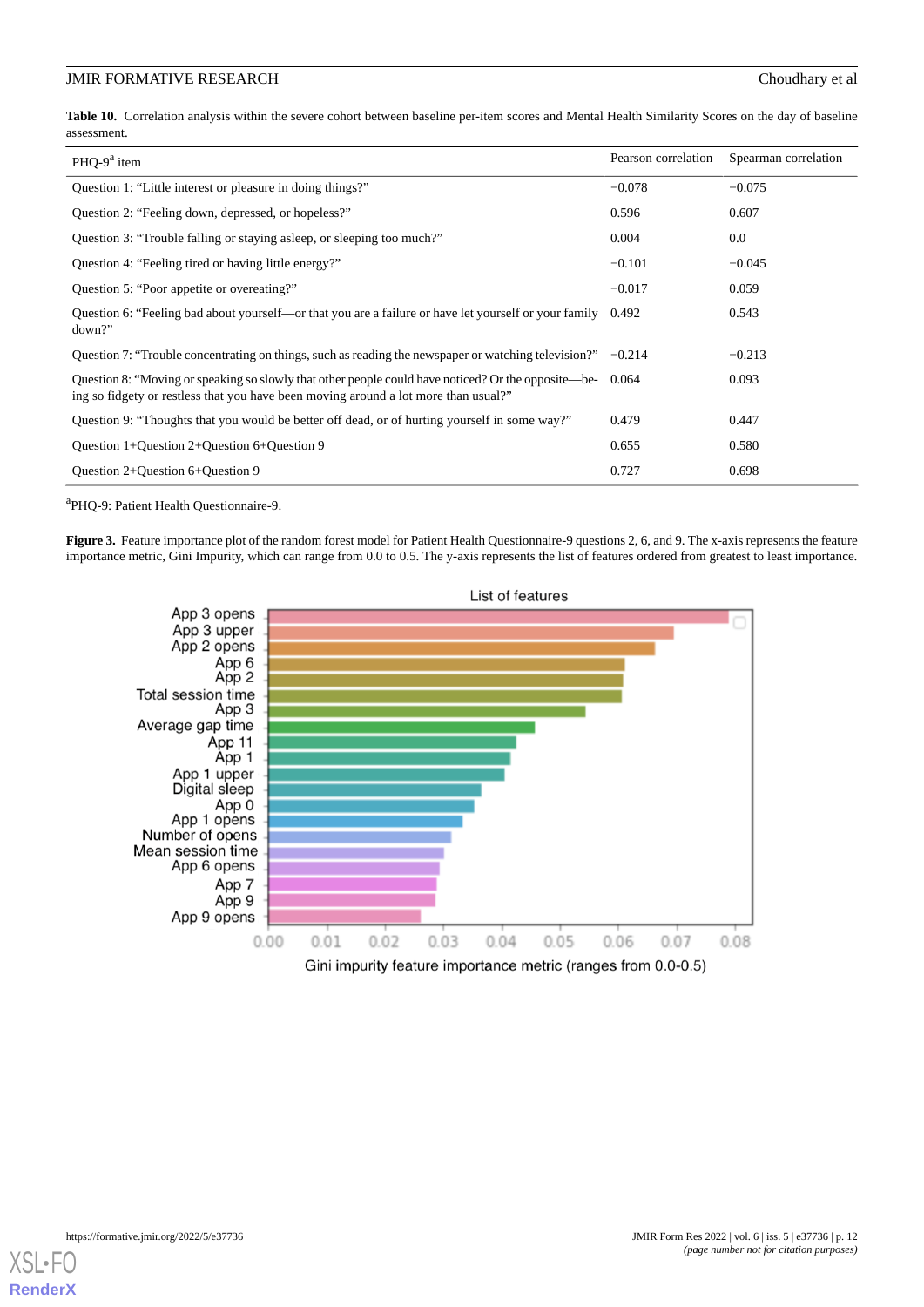<span id="page-12-0"></span>**Table 11.** Mean values of each cohort and *P* values from 1-tailed *t* tests of the top 5 important features in the random forest model for Patient Health Questionnaire-9 questions 2, 6, and 9.

| Feature                                                                                                                                                                                                                                       | Cohort, mean (SD) |               | P value |
|-----------------------------------------------------------------------------------------------------------------------------------------------------------------------------------------------------------------------------------------------|-------------------|---------------|---------|
|                                                                                                                                                                                                                                               | None              | Severe        |         |
| App 3 opens: number of times a user opened apps that fall into app category 3—active messaging<br>and communication apps—within a 24-hour period (counts)                                                                                     | 110.49 (73.47)    | 74.45 (77.25) | < 0.001 |
| App 3 upper: number of times a user opened apps that fall into app category 3—active messaging<br>and communication apps—and had session times greater than the average session time of that<br>app category within a 24-hour period (counts) | 6.47(5.77)        | 3.25(3.98)    | < 0.001 |
| App 2 opens: number of times a user opened apps that fall into app category 2—passive informa- 2.13 (5.24)<br>tion and consumption apps—within a 24-hour period (counts)                                                                      |                   | 0.46(1.2)     | < 0.001 |
| App 6: average time a user spent on apps that fall into app category 6—general utilities<br>apps—within a 24-hour period (minutes)                                                                                                            | 0.40(2.11)        | 0.57(0.48)    | < 0.001 |
| App 2: average time a user spent on apps that fall into app category $2$ —passive information and 0.29 (0.70)<br>consumption apps—within a 24-hour period (minutes)                                                                           |                   | 0.18(0.20)    | .008    |

## *Discussion*

#### **Principal Findings**

The study objective was to demonstrate a novel machine learning mental behavioral profiling metric termed MHSS, derived from analyzing passively monitored and nonintrusive smartphone use data, to identify and track depressive behavior. This objective was met as the MHSS models reached an overall accuracy of 87%. In this study, an average of 10 days of smartphone data were used in addition to PHQ-9 results from 399 participants to demonstrate the ability to detect digital behavioral markers quantified from the participants' smartphones to detect depression severity. We further focused on using these digital behavioral markers to develop predictive models to classify *none* (not depressed) and *severe* (depressed) symptom severity scores.

A mental behavioral profiling metric termed MHSS, developed from digital markers extracted from the participants'smartphone data, was able to predict the participants' depression state (ie, none or severe) with high predictive performance using machine learning models.

Demographic analysis found a higher number of women in the *severe* group compared with the *none* group, which is in line with previous literature on the prevalence of depression in South Korea [[46\]](#page-16-12). Studies conducted in South Korea have shown that, in a sample, women were more depressed than men across all age groups [\[47](#page-16-13)]. Both regression (random forest regression and multivariate adaptive regression splines) and classification (random forest classification, extreme gradient boosting, and support vector machines) machine learning models were tested to evaluate the highest predictive accuracy between none and severe depression. The PHQ-9 binary nonsensor model (none vs severe) achieved the highest accuracy using a random forest classification algorithm with the following metrics: precision of 85% to 89%, recall of 85% to 89%,  $F_1$  of 87%, and overall accuracy of 87%. The PHQ-9 3-class (none vs mild vs severe) model achieved the following metrics: precision of 74% to 86%, recall of 76% to 83%,  $F_1$  of 75% to 84%, and overall accuracy of 78%. The effect size of the nonsensor features was moderate, and the effect size of the sensor features was low. The PHQ-9

 $X$ SL•F $O$ **[RenderX](http://www.renderx.com/)** gyroscope sensor model achieved the following metrics: precision of 74% to 78%, recall of 67% to 83%,  $F_1$  of 72% to 78%, and overall accuracy of 76%. Although the results of this study have similar accuracies to previous studies [[24,](#page-15-12)[48](#page-16-14)], these models indicate that invasive features such as GPS tracking and audio information are not necessarily required to detect behaviors in individuals with depression.

The feature importance list was extracted based on the Gini Impurity measurement. In the PHQ-9 binary nonsensor model, results found that *mean session time* was the most important feature in predicting severe depression using nonintrusive passive sensors. Mean session time was higher in participants with *severe depression* compared with *none*. This result is in line with previous findings that people with higher phone use have a positive correlation with self-reported depression [[49\]](#page-16-15). Another study found that high mobile phone use was associated with symptoms of depression in men and women at 1-year follow-up compared with people with low phone use [[50\]](#page-16-16). Going down the feature importance plot, it was observed that app category 1 (social interaction apps) had higher use in participants with severe depression compared with participants with no depression. This aligns with studies that have shown that social media use is higher in people with depression [\[51](#page-16-17),[52\]](#page-16-18) and that limited use can lead to a decline in self-reported feelings of depression [\[53](#page-16-19)]. In the PHQ-9 questions model, it was interesting to find that mean session time on active messaging and communication apps was lower in participants with *severe* depression (ie, their use of this app category was low compared with the *none* group). This finding is in line with previous findings that web-based communication is reported to be low in people with depression [[54\]](#page-16-20).

A per-item correlation was performed, and a significant positive Pearson correlation was found between PHQ-9 questions 2, 6, and 9 within the *severe* category users and the mental health behavioral profiling metric, that is, the MHSS (*r*=0.73). Users who had higher scores in the 3 questions also had higher MHSSs (>50%). Previous research has shown that items 2, 6, and 9 comprise the affective-cognitive component of the PHQ-9 scale [[55\]](#page-16-21). The highest-correlated PHQ-9 items—2, 6, and 9—were the questions that indicated affective symptomatology; therefore, a separate PHQ-9 questions model was created, achieving a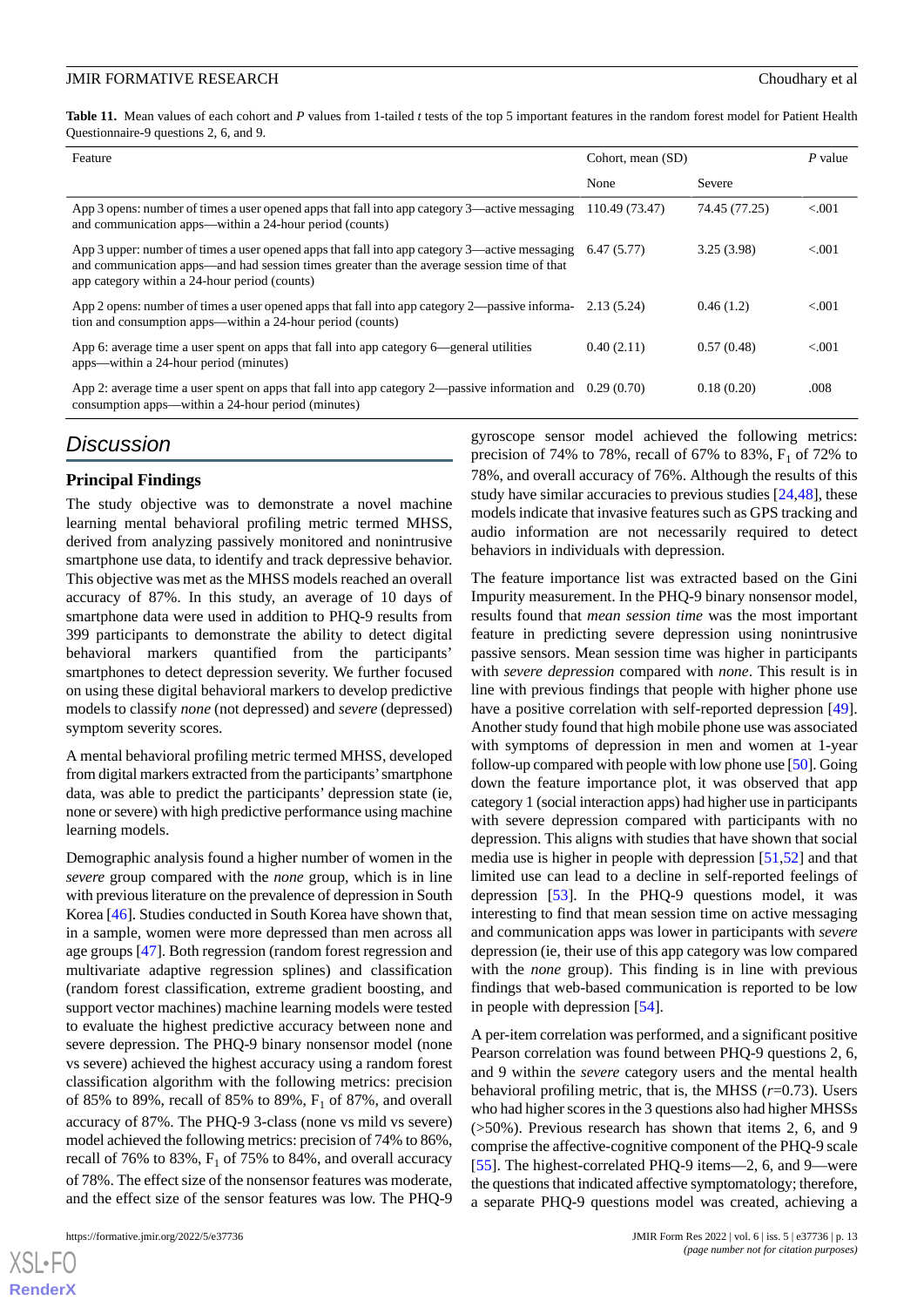precision of 76% to 80%, recall of 75% to 81%,  $F_1$  of 78% to 89%, and overall accuracy of 78%. This 2D PHQ-9 questionnaire (the other being the somatic component) approach has been used in previous studies and shown to have sound psychometric reliability and validity [[55-](#page-16-21)[57](#page-17-0)]. Thus, the results of this study add to the literature as, to the best of our knowledge, no previous studies have explored the 2-factorial approach of the questionnaire and used it to create digital behavioral markers.

We chose South Korea as the study site as there are low levels of reported depression despite the high number of cases of suicide. The study found that, of the 469 individuals who reported having *no diagnosis* as their current status in their demographics questionnaire, 307 (65.5%) scored as moderate to severe depression (PHQ-9 score  $\geq$ 10). This result fits previous literature that states that the population in South Korea is often less likely to seek treatment and diagnosis for depression because of low awareness and stigma [\[58](#page-17-1)]. Our results also complement our intention to study a South Korean sample as a previous study on the prevalence rates of depression in South Korea found that, despite the high suicide rate in the country [[59\]](#page-17-2), the prevalence of depression has been reported to be much lower compared with other countries [\[60](#page-17-3)]. This can be mainly due to 2 factors: the access rate to services for depression has been reported to be low and the mental health treatment gap for major depression is 56.3% [\[61](#page-17-4)]. It is also interesting that studies have shown that the prevalence of depression rates is lower in Asian countries, such as South Korea, when compared with Western countries [[62](#page-17-5)[,63](#page-17-6)] owing to the stigma surrounding psychiatric illnesses [\[64](#page-17-7)]. This result demonstrates the feasibility of a daily mental health profiling metric using smartphone-based passive data to monitor symptoms, administer tests at home, and schedule interventions, which will help overcome the limitations hindering traditional methods of assessment such as stigma [[64\]](#page-17-7) and hesitation toward accessing mental health services because of low education levels [[58\]](#page-17-1).

This study also evaluated the use of another passive sensor (ie, gyroscope) to improve the accuracy of our models. This study found that, when a gyroscope sensor was added as a feature, the Pearson correlation among questions 2, 6, and 9 decreased from 0.73 to 0.46. Mean activity  $(P<.001)$  and average gap activity (*P*<.001) features from the gyroscope sensors showed statistically significant differences between *none* and *severe* individuals. Therefore, although gyroscope sensor data show some distinction between the 2 cohorts when including them as an additional feature, the gyroscope as a sensor alone does not add predictive power.

Previous researchers have established a relationship between depression and digital phenotyping using identifiable passive information such as GPS and HealthKit information [\[8](#page-14-7),[48\]](#page-16-14) and have a high respondent burden, such as daily mood surveys and multiple assessments [\[24](#page-15-12),[48\]](#page-16-14). Our study adds an approach in which we show that high-accuracy models to detect depression can be achieved using nonintrusive data such as average time on the phone per day, frequency of events per day, and app category use per day, with only 1 baseline assessment and no further respondent burden. The behavioral profiling metric,

called the MHSS, is easy to understand by the user and, therefore, is easily incorporated into various clinical and therapeutic scenarios. The findings about various app category uses provide a dive into behavior patterns of depressed and not depressed groups, which can be useful for risk profiling. This study also further complements the idea shared by Onnela [\[65](#page-17-8)] in his research that private passive data collected from smartphones present a big challenge and should be anonymized. The app used in this study collects only nonintrusive, passive data, and the data are encrypted from the time they are collected and then re-encrypted when they are stored in the servers, thereby guaranteeing an accurate and safe MHSS. To further address any concerns about security, the app provides the ability to obtain daily MHSSs as a completely anonymous user, ensuring zero traceability.

In the everyday clinical scenario, the MHSS can help with remote monitoring of symptoms as well as treatment or intervention efficacy. It is a simple, affordable, and accessible form of technology that is easily scalable. This proves especially useful in low- and middle-income countries, where there are multiple barriers to mental health care access. In our study, we found that the MHSS can detect individual patterns of behavior as well as population-based trends. However, further research is required to establish its use on an epidemiological level.

#### **Strengths**

The strength of the study can be found in using nonintrusive, passive behavioral data to generate digital phenotypes for depression and, in the future, for more mental health disorders. In addition, web-based recruitment was used, which eased the onboarding process and allowed the users to participate in the study at their own comfort. This study design is easy to replicate for other digital phenotyping indications where it is possible to administer web-based self-report questionnaires and generate results.

#### **Limitations and Future Work**

The first limitation of the study was that the PHQ-9 was administered only once; thus, the depression symptom status was only collected at baseline. Future studies should aim to assess the symptoms at 2 time points and observe the changes in questionnaire scores alongside the changes in digital behavior. Another limitation was that our data were heavily inclined toward the 18 to 25-year age group, with 84.9% (474/558) of the participants belonging to it. Our study did not have *clinical diagnosisof depression* as an inclusion criterion, only a self-reported clinical diagnosis and the self-reported PHQ-9 scale. Using a more diverse age group in a more proportionate number could provide a better overview of how digital behavior symptom severity could change with age as a factor. Although the PHQ-9 as a patient-reported outcome measure is the gold standard method for diagnosing depression and is used worldwide to screen for depression, the results of this study will be further consolidated when tested in a clinically diagnosed population. This study was available only for Android users; therefore, further studies should look at incorporating the iOS operating system. Furthermore, future studies can include other locations and questionnaires.

```
XS\cdotFC
RenderX
```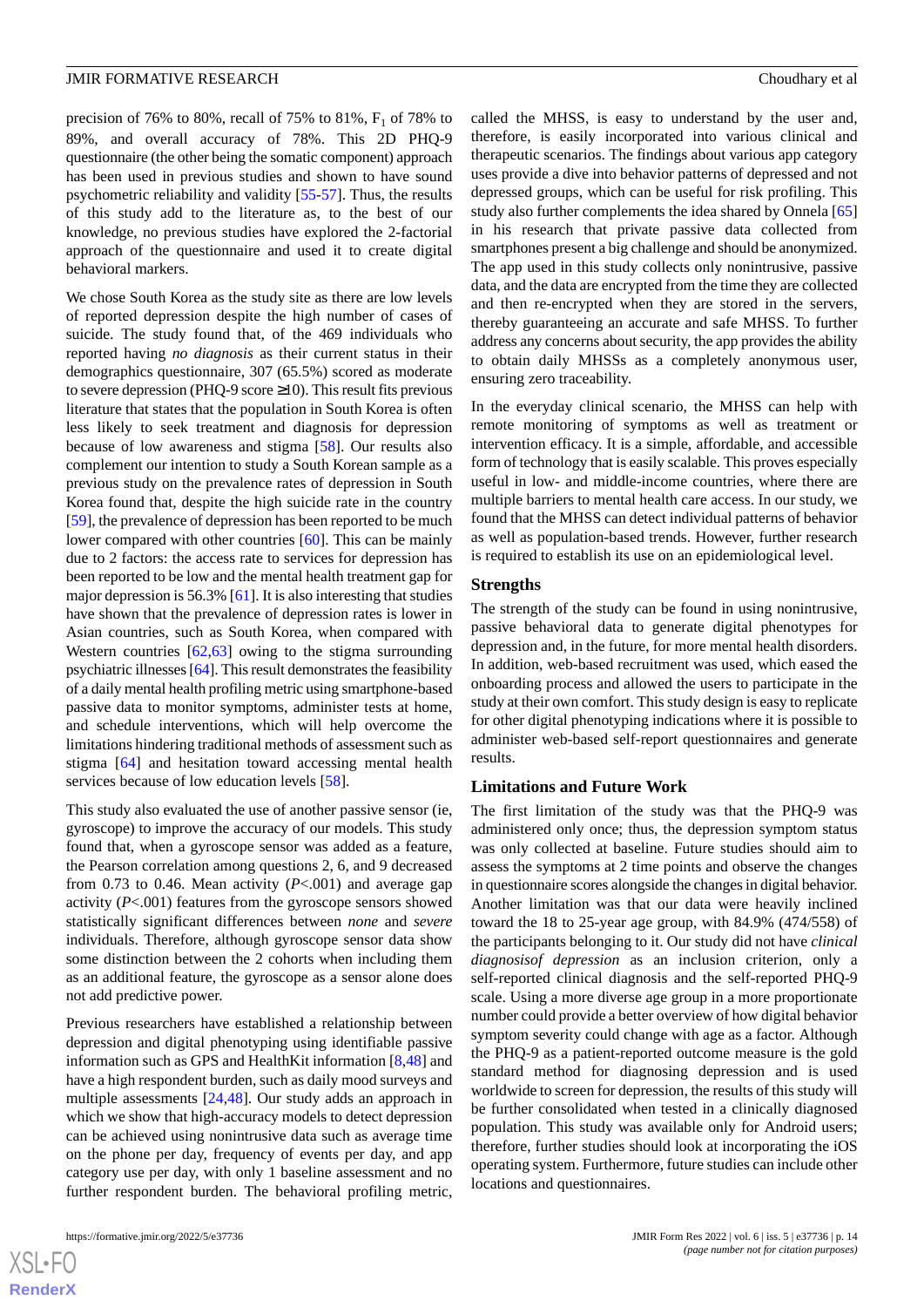#### **Conclusions**

Nonidentifiable passive smartphone data prove to be a suitable tool to assist with the remote screening and monitoring of depression. The strong privacy metrics and low respondent burden pave the way for further exploration in not only screening and even triaging patients but also measuring therapeutic outcomes through the MHSS as a metric. Finally, the aggregated measurement of a group as a health metric could further support larger epidemiological studies.

#### **Acknowledgments**

This study was funded by Behavidence Inc. The authors would like to acknowledge Sam Zorowitz from Princeton University for his feedback on the methodology of the study.

#### **Authors' Contributions**

NT and SC wrote the paper. JE, GS, and RC edited the paper and offered their expertise.

#### **Conflicts of Interest**

<span id="page-14-11"></span>All the authors have jointly developed the Behavidence Research App and are now employed at Behavidence Inc.

### **Multimedia Appendix 1**

<span id="page-14-12"></span>Behavidence app categories. [[DOCX File , 13 KB](https://jmir.org/api/download?alt_name=formative_v6i5e37736_app1.docx&filename=2ba42042cf3fc624c5a43fe6ec330e98.docx)-[Multimedia Appendix 1\]](https://jmir.org/api/download?alt_name=formative_v6i5e37736_app1.docx&filename=2ba42042cf3fc624c5a43fe6ec330e98.docx)

#### **Multimedia Appendix 2**

<span id="page-14-13"></span>Full list of 37 digital features extracted from the passive data collected in the study with their description. [[DOCX File , 15 KB](https://jmir.org/api/download?alt_name=formative_v6i5e37736_app2.docx&filename=4d3e2de32bfa8fe4e79ededbcba1d13a.docx)-[Multimedia Appendix 2\]](https://jmir.org/api/download?alt_name=formative_v6i5e37736_app2.docx&filename=4d3e2de32bfa8fe4e79ededbcba1d13a.docx)

#### **Multimedia Appendix 3**

<span id="page-14-0"></span>List of features and their significance. Of 37 features, 8 significant sensor and nonsensors are displayed in the text. This is the list of the remaining 29 features and their significance. [[DOCX File , 20 KB](https://jmir.org/api/download?alt_name=formative_v6i5e37736_app3.docx&filename=55ddf66ebeba972e0471cf2869cc541b.docx)-[Multimedia Appendix 3\]](https://jmir.org/api/download?alt_name=formative_v6i5e37736_app3.docx&filename=55ddf66ebeba972e0471cf2869cc541b.docx)

#### <span id="page-14-1"></span>**References**

- <span id="page-14-3"></span><span id="page-14-2"></span>1. What is depression. American Psychiatric Association. URL: [https://www.psychiatry.org/patients-families/depression/what](https://www.psychiatry.org/patients-families/depression/what  -is-depression) [-is-depression](https://www.psychiatry.org/patients-families/depression/what  -is-depression) [accessed 2022-04-26]
- 2. Kanter JW, Busch AM, Weeks CE, Landes SJ. The nature of clinical depression: symptoms, syndromes, and behavior analysis. Behav Analyst 2017 Jun 1;31(1):1-21. [doi: [10.1007/bf03392158\]](http://dx.doi.org/10.1007/bf03392158)
- <span id="page-14-4"></span>3. Vos T, Lim SS, Abbafati C, Abbas KM, Abbasi M, Abbasifard M, et al. . [doi: [10.1016/S0140-6736\(20\)30925-9\]](http://dx.doi.org/10.1016/S0140-6736(20)30925-9)
- <span id="page-14-5"></span>4. Greenberg PE, Fournier A, Sisitsky T, Simes M, Berman R, Koenigsberg SH, et al. The economic burden of adults with major depressive disorder in the United States (2010 and 2018). Pharmacoeconomics 2021 Jun 05;39(6):653-665 [[FREE](http://europepmc.org/abstract/MED/33950419) [Full text\]](http://europepmc.org/abstract/MED/33950419) [doi: [10.1007/s40273-021-01019-4](http://dx.doi.org/10.1007/s40273-021-01019-4)] [Medline: [33950419](http://www.ncbi.nlm.nih.gov/entrez/query.fcgi?cmd=Retrieve&db=PubMed&list_uids=33950419&dopt=Abstract)]
- <span id="page-14-6"></span>5. Nochaiwong S, Ruengorn C, Thavorn K, Hutton B, Awiphan R, Phosuya C, et al. Global prevalence of mental health issues among the general population during the coronavirus disease-2019 pandemic: a systematic review and meta-analysis. Sci Rep 2021 May 13;11(1):10173 [\[FREE Full text\]](https://doi.org/10.1038/s41598-021-89700-8) [doi: [10.1038/s41598-021-89700-8](http://dx.doi.org/10.1038/s41598-021-89700-8)] [Medline: [33986414](http://www.ncbi.nlm.nih.gov/entrez/query.fcgi?cmd=Retrieve&db=PubMed&list_uids=33986414&dopt=Abstract)]
- <span id="page-14-7"></span>6. New Global Burden of Disease analyses show depression and anxiety among the top causes of health loss worldwide, and a significant increase due to the COVID-19 pandemic. IHME. URL: [https://www.healthdata.org/acting-data/new-ihme](https://www.healthdata.org/acting-data/new-ihme-analyses-show-depression-and-anxiety-among-top-causes-health-burden-worldwide) [-analyses -show-depression-and-anxiety-among-top-causes-health-burden-worldwide](https://www.healthdata.org/acting-data/new-ihme-analyses-show-depression-and-anxiety-among-top-causes-health-burden-worldwide) [accessed 2022-04-26]
- <span id="page-14-8"></span>7. Marroquín B, Vine V, Morgan R. Mental health during the COVID-19 pandemic: effects of stay-at-home policies, social distancing behavior, and social resources. Psychiatry Res 2020 Nov; 293:113419 [\[FREE Full text\]](http://europepmc.org/abstract/MED/32861098) [doi: [10.1016/j.psychres.2020.113419](http://dx.doi.org/10.1016/j.psychres.2020.113419)] [Medline: [32861098\]](http://www.ncbi.nlm.nih.gov/entrez/query.fcgi?cmd=Retrieve&db=PubMed&list_uids=32861098&dopt=Abstract)
- <span id="page-14-10"></span><span id="page-14-9"></span>8. Moshe I, Terhorst Y, Opoku Asare K, Sander LB, Ferreira D, Baumeister H, et al. Predicting symptoms of depression and anxiety using smartphone and wearable data. Front Psychiatry 2021;12:625247 [\[FREE Full text\]](https://doi.org/10.3389/fpsyt.2021.625247) [doi: [10.3389/fpsyt.2021.625247\]](http://dx.doi.org/10.3389/fpsyt.2021.625247) [Medline: [33584388\]](http://www.ncbi.nlm.nih.gov/entrez/query.fcgi?cmd=Retrieve&db=PubMed&list_uids=33584388&dopt=Abstract)
- 9. The Diagnostic and Statistical Manual of Mental Disorders, Fifth Edition. Virginia, United States: American Psychiatric Association; 2013.
- 10. ICD-11. World Health Organization. URL: <https://icd.who.int/en> [accessed 2022-04-26]
- 11. Newson J, Pastukh V, Thiagarajan T. Poor separation of clinical symptom profiles by DSM-5 disorder criteria. Front Psychiatry 2021;12:775762 [[FREE Full text](https://doi.org/10.3389/fpsyt.2021.775762)] [doi: [10.3389/fpsyt.2021.775762](http://dx.doi.org/10.3389/fpsyt.2021.775762)] [Medline: [34916976](http://www.ncbi.nlm.nih.gov/entrez/query.fcgi?cmd=Retrieve&db=PubMed&list_uids=34916976&dopt=Abstract)]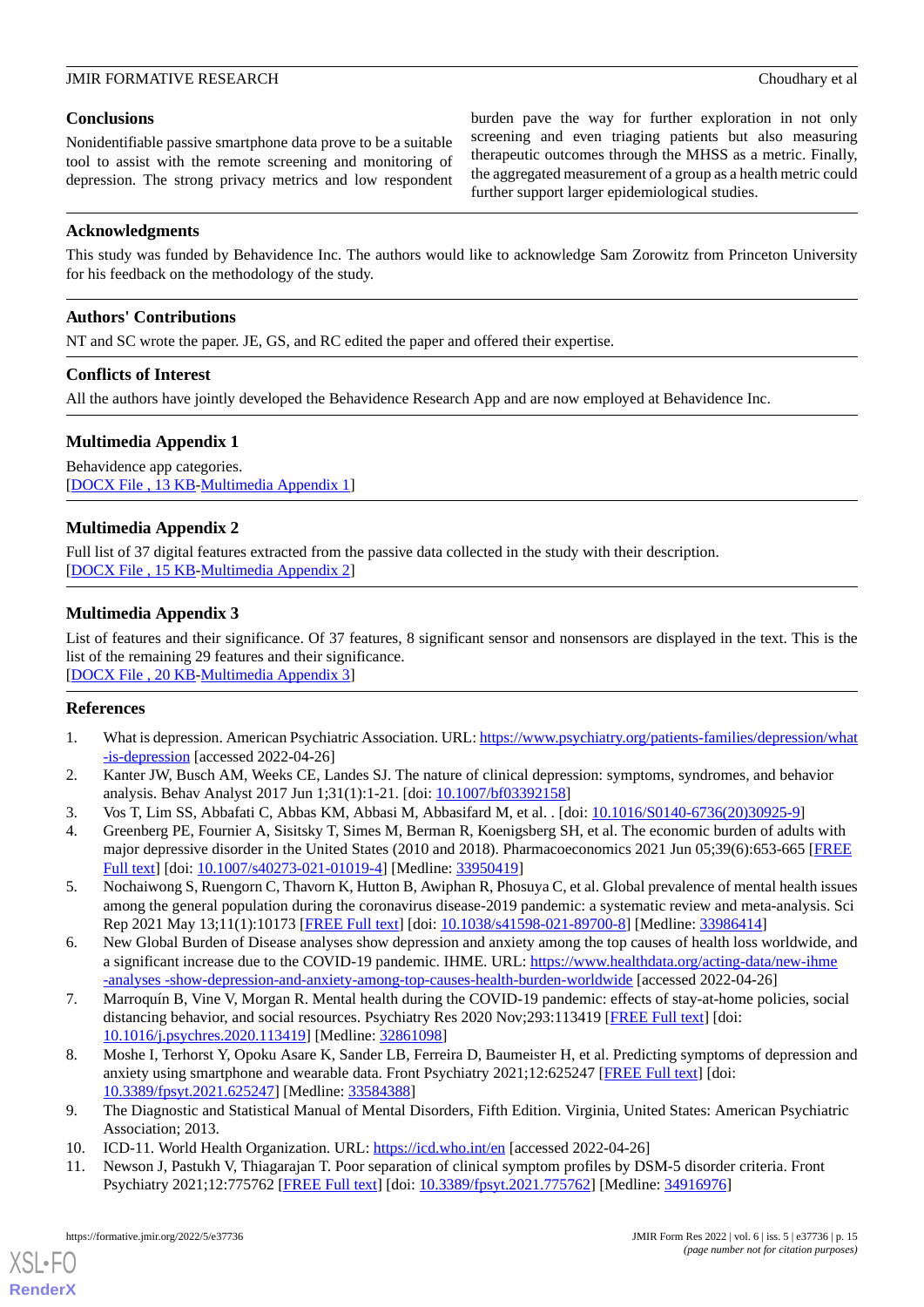- <span id="page-15-0"></span>12. Montgomery S. Are the ICD-10 or DSM-5 diagnostic systems able to define those who will benefit from treatment for depression? CNS Spectr 2016 Jul 15;21(4):283-288. [doi: [10.1017/s1092852916000389](http://dx.doi.org/10.1017/s1092852916000389)]
- <span id="page-15-1"></span>13. Zimmerman M, Ellison W, Young D, Chelminski I, Dalrymple K. How many different ways do patients meet the diagnostic criteria for major depressive disorder? Compr Psychiatry 2015 Jan;56:29-34. [doi: [10.1016/j.comppsych.2014.09.007](http://dx.doi.org/10.1016/j.comppsych.2014.09.007)] [Medline: [25266848](http://www.ncbi.nlm.nih.gov/entrez/query.fcgi?cmd=Retrieve&db=PubMed&list_uids=25266848&dopt=Abstract)]
- <span id="page-15-3"></span><span id="page-15-2"></span>14. Fried EI. The 52 symptoms of major depression: lack of content overlap among seven common depression scales. J Affect Disord 2017 Jan 15;208:191-197. [doi: [10.1016/j.jad.2016.10.019](http://dx.doi.org/10.1016/j.jad.2016.10.019)] [Medline: [27792962\]](http://www.ncbi.nlm.nih.gov/entrez/query.fcgi?cmd=Retrieve&db=PubMed&list_uids=27792962&dopt=Abstract)
- <span id="page-15-4"></span>15. Ghosh CC, McVicar D, Davidson G, Shannon C. Measuring diagnostic heterogeneity using text-mining of the lived experiences of patients. BMC Psychiatry 2021 Jan 28;21(1):60 [[FREE Full text](https://bmcpsychiatry.biomedcentral.com/articles/10.1186/s12888-021-03044-1)] [doi: [10.1186/s12888-021-03044-1\]](http://dx.doi.org/10.1186/s12888-021-03044-1) [Medline: [33509154](http://www.ncbi.nlm.nih.gov/entrez/query.fcgi?cmd=Retrieve&db=PubMed&list_uids=33509154&dopt=Abstract)]
- <span id="page-15-5"></span>16. Ayano G, Demelash S, Yohannes Z, Haile K, Tulu M, Assefa D, et al. Misdiagnosis, detection rate, and associated factors of severe psychiatric disorders in specialized psychiatry centers in Ethiopia. Ann Gen Psychiatry 2021 Feb 02;20(1):10 [[FREE Full text](https://annals-general-psychiatry.biomedcentral.com/articles/10.1186/s12991-021-00333-7)] [doi: [10.1186/s12991-021-00333-7\]](http://dx.doi.org/10.1186/s12991-021-00333-7) [Medline: [33531016](http://www.ncbi.nlm.nih.gov/entrez/query.fcgi?cmd=Retrieve&db=PubMed&list_uids=33531016&dopt=Abstract)]
- <span id="page-15-6"></span>17. Hacimusalar Y, Eşel E. Suggested biomarkers for major depressive disorder. Noro Psikiyatr Ars 2018 Sep 18;55(3):280-290 [[FREE Full text](http://europepmc.org/abstract/MED/30224877)] [doi: [10.5152/npa.2017.19482](http://dx.doi.org/10.5152/npa.2017.19482)] [Medline: [30224877\]](http://www.ncbi.nlm.nih.gov/entrez/query.fcgi?cmd=Retrieve&db=PubMed&list_uids=30224877&dopt=Abstract)
- <span id="page-15-7"></span>18. Egede LE. Failure to recognize depression in primary care: issues and challenges. J Gen Intern Med 2007 May 17;22(5):701-703 [[FREE Full text](http://europepmc.org/abstract/MED/17370030)] [doi: [10.1007/s11606-007-0170-z](http://dx.doi.org/10.1007/s11606-007-0170-z)] [Medline: [17370030\]](http://www.ncbi.nlm.nih.gov/entrez/query.fcgi?cmd=Retrieve&db=PubMed&list_uids=17370030&dopt=Abstract)
- <span id="page-15-8"></span>19. Bukh JD, Bock C, Vinberg M, Kessing LV. The effect of prolonged duration of untreated depression on antidepressant treatment outcome. J Affect Disord 2013 Feb 15;145(1):42-48. [doi: [10.1016/j.jad.2012.07.008](http://dx.doi.org/10.1016/j.jad.2012.07.008)] [Medline: [22854096](http://www.ncbi.nlm.nih.gov/entrez/query.fcgi?cmd=Retrieve&db=PubMed&list_uids=22854096&dopt=Abstract)]
- <span id="page-15-9"></span>20. Pedrelli P, Fedor S, Ghandeharioun A, Howe E, Ionescu DF, Bhathena D, et al. Monitoring changes in depression severity using wearable and mobile sensors. Front Psychiatry 2020;11:584711 [\[FREE Full text\]](https://doi.org/10.3389/fpsyt.2020.584711) [doi: [10.3389/fpsyt.2020.584711](http://dx.doi.org/10.3389/fpsyt.2020.584711)] [Medline: [33391050](http://www.ncbi.nlm.nih.gov/entrez/query.fcgi?cmd=Retrieve&db=PubMed&list_uids=33391050&dopt=Abstract)]
- <span id="page-15-11"></span><span id="page-15-10"></span>21. Depression assessment instruments. American Psychological Association. URL: [https://www.apa.org/depression-guideline/](https://www.apa.org/depression-guideline/assessment) [assessment](https://www.apa.org/depression-guideline/assessment) [accessed 2022-04-26]
- 22. Kroenke K, Spitzer RL, Williams JB. The PHQ-9: validity of a brief depression severity measure. J Gen Intern Med 2001 Sep;16(9):606-613 [[FREE Full text](https://onlinelibrary.wiley.com/resolve/openurl?genre=article&sid=nlm:pubmed&issn=0884-8734&date=2001&volume=16&issue=9&spage=606)] [doi: [10.1046/j.1525-1497.2001.016009606.x\]](http://dx.doi.org/10.1046/j.1525-1497.2001.016009606.x) [Medline: [11556941\]](http://www.ncbi.nlm.nih.gov/entrez/query.fcgi?cmd=Retrieve&db=PubMed&list_uids=11556941&dopt=Abstract)
- <span id="page-15-12"></span>23. Middelweerd A, Mollee JS, van der Wal CN, Brug J, Te Velde SJ. Apps to promote physical activity among adults: a review and content analysis. Int J Behav Nutr Phys Act 2014 Jul 25;11:97 [\[FREE Full text](https://ijbnpa.biomedcentral.com/articles/10.1186/s12966-014-0097-9)] [doi: [10.1186/s12966-014-0097-9\]](http://dx.doi.org/10.1186/s12966-014-0097-9) [Medline: [25059981](http://www.ncbi.nlm.nih.gov/entrez/query.fcgi?cmd=Retrieve&db=PubMed&list_uids=25059981&dopt=Abstract)]
- <span id="page-15-13"></span>24. Wahle F, Kowatsch T, Fleisch E, Rufer M, Weidt S. Mobile sensing and support for people with depression: a pilot trial in the wild. JMIR Mhealth Uhealth 2016 Sep 21;4(3):e111 [\[FREE Full text\]](https://mhealth.jmir.org/2016/3/e111/) [doi: [10.2196/mhealth.5960\]](http://dx.doi.org/10.2196/mhealth.5960) [Medline: [27655245](http://www.ncbi.nlm.nih.gov/entrez/query.fcgi?cmd=Retrieve&db=PubMed&list_uids=27655245&dopt=Abstract)]
- <span id="page-15-14"></span>25. Torous J, Kiang MV, Lorme J, Onnela JP. New tools for new research in psychiatry: a scalable and customizable platform to empower data driven smartphone research. JMIR Ment Health 2016 May 05;3(2):e16 [\[FREE Full text\]](https://mental.jmir.org/2016/2/e16/) [doi: [10.2196/mental.5165\]](http://dx.doi.org/10.2196/mental.5165) [Medline: [27150677](http://www.ncbi.nlm.nih.gov/entrez/query.fcgi?cmd=Retrieve&db=PubMed&list_uids=27150677&dopt=Abstract)]
- <span id="page-15-16"></span><span id="page-15-15"></span>26. Torous J, Chan SR, Yee-Marie Tan S, Behrens J, Mathew I, Conrad EJ, et al. Patient smartphone ownership and interest in mobile apps to monitor symptoms of mental health conditions: a survey in four geographically distinct psychiatric clinics. JMIR Ment Health 2014;1(1):e5 [\[FREE Full text](https://mental.jmir.org/2014/1/e5/)] [doi: [10.2196/mental.4004\]](http://dx.doi.org/10.2196/mental.4004) [Medline: [26543905](http://www.ncbi.nlm.nih.gov/entrez/query.fcgi?cmd=Retrieve&db=PubMed&list_uids=26543905&dopt=Abstract)]
- <span id="page-15-17"></span>27. East ML, Havard BC. Mental health mobile apps: from infusion to diffusion in the mental health social system. JMIR Ment Health 2015 Mar 31;2(1):e10 [[FREE Full text](https://mental.jmir.org/2015/1/e10/)] [doi: [10.2196/mental.3954](http://dx.doi.org/10.2196/mental.3954)] [Medline: [26543907](http://www.ncbi.nlm.nih.gov/entrez/query.fcgi?cmd=Retrieve&db=PubMed&list_uids=26543907&dopt=Abstract)]
- <span id="page-15-18"></span>28. Torous J, Staples P, Shanahan M, Lin C, Peck P, Keshavan M, et al. Utilizing a personal smartphone custom app to assess the patient health questionnaire-9 (PHQ-9) depressive symptoms in patients with major depressive disorder. JMIR Ment Health 2015;2(1):e8 [\[FREE Full text\]](https://mental.jmir.org/2015/1/e8/) [doi: [10.2196/mental.3889\]](http://dx.doi.org/10.2196/mental.3889) [Medline: [26543914\]](http://www.ncbi.nlm.nih.gov/entrez/query.fcgi?cmd=Retrieve&db=PubMed&list_uids=26543914&dopt=Abstract)
- <span id="page-15-19"></span>29. Saeb S, Zhang M, Karr CJ, Schueller SM, Corden ME, Kording KP, et al. Mobile phone sensor correlates of depressive symptom severity in daily-life behavior: an exploratory study. J Med Internet Res 2015 Jul 15;17(7):e175 [[FREE Full text](https://www.jmir.org/2015/7/e175/)] [doi: [10.2196/jmir.4273\]](http://dx.doi.org/10.2196/jmir.4273) [Medline: [26180009\]](http://www.ncbi.nlm.nih.gov/entrez/query.fcgi?cmd=Retrieve&db=PubMed&list_uids=26180009&dopt=Abstract)
- <span id="page-15-20"></span>30. Marsch LA. Digital health data-driven approaches to understand human behavior. Neuropsychopharmacology 2021 Jan 12;46(1):191-196 [[FREE Full text](http://europepmc.org/abstract/MED/32653896)] [doi: [10.1038/s41386-020-0761-5\]](http://dx.doi.org/10.1038/s41386-020-0761-5) [Medline: [32653896](http://www.ncbi.nlm.nih.gov/entrez/query.fcgi?cmd=Retrieve&db=PubMed&list_uids=32653896&dopt=Abstract)]
- <span id="page-15-21"></span>31. Wang R, Chen F, Chen Z, Li T, Harari G, Tignor S, et al. StudentLife: assessing mental health, academic performance and behavioral trends of college students using smartphones. In: Proceedings of the 2014 ACM International Joint Conference on Pervasive and Ubiquitous Computing. 2014 Presented at: UbiComp '14: The 2014 ACM Conference on Ubiquitous Computing; Sep 13 - 17, 2014; Seattle Washington. [doi: [10.1145/2632048.2632054](http://dx.doi.org/10.1145/2632048.2632054)]
- 32. Saeb S, Zhang M, Kwasny M, Karr C, Kording K, Mohr D. The relationship between clinical, momentary, and sensor-based assessment of depression. In: Proceedings of the 9th International Conference on Pervasive Computing Technologies for Healthcare. 2015 Presented at: 9th International Conference on Pervasive Computing Technologies for Healthcare; May 20 - 23, 2015; Istanbul Turkey. [doi: [10.4108/icst.pervasivehealth.2015.259034](http://dx.doi.org/10.4108/icst.pervasivehealth.2015.259034)]
- 33. Opoku Asare K, Terhorst Y, Vega J, Peltonen E, Lagerspetz E, Ferreira D. Predicting depression from smartphone behavioral markers using machine learning methods, hyperparameter optimization, and feature importance analysis: exploratory study. JMIR Mhealth Uhealth 2021 Jul 12;9(7):e26540 [[FREE Full text](https://mhealth.jmir.org/2021/7/e26540/)] [doi: [10.2196/26540\]](http://dx.doi.org/10.2196/26540) [Medline: [34255713\]](http://www.ncbi.nlm.nih.gov/entrez/query.fcgi?cmd=Retrieve&db=PubMed&list_uids=34255713&dopt=Abstract)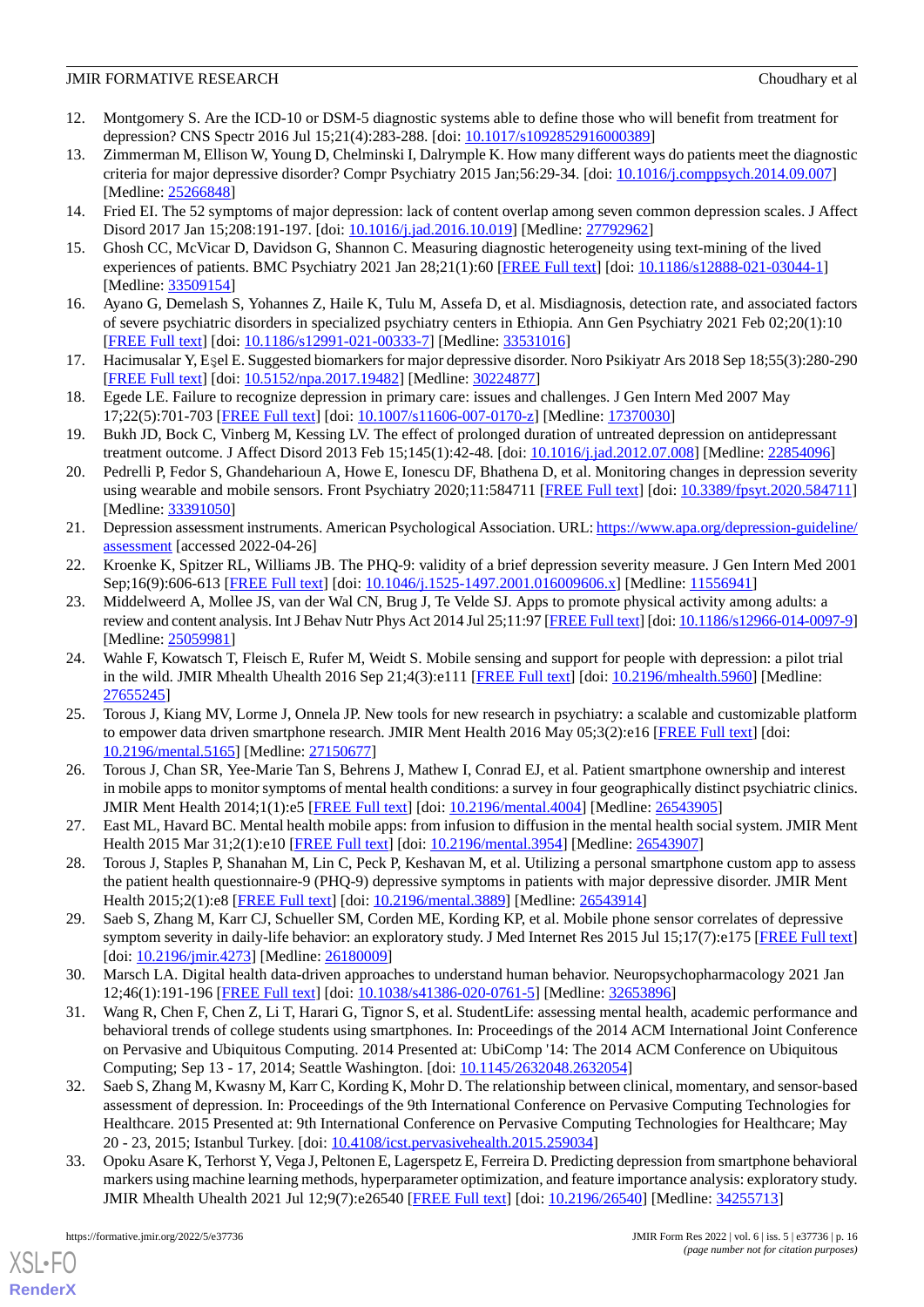- <span id="page-16-0"></span>34. Razavi R, Gharipour A, Gharipour M. Depression screening using mobile phone usage metadata: a machine learning approach. J Am Med Inform Assoc 2020 Apr 01;27(4):522-530 [\[FREE Full text\]](http://europepmc.org/abstract/MED/31977041) [doi: [10.1093/jamia/ocz221\]](http://dx.doi.org/10.1093/jamia/ocz221) [Medline: [31977041](http://www.ncbi.nlm.nih.gov/entrez/query.fcgi?cmd=Retrieve&db=PubMed&list_uids=31977041&dopt=Abstract)]
- <span id="page-16-1"></span>35. Goltermann J, Emden D, Leehr EJ, Dohm K, Redlich R, Dannlowski U, et al. Smartphone-based self-reports of depressive symptoms using the remote monitoring application in psychiatry (ReMAP): interformat validation study. JMIR Ment Health 2021 Jan 12;8(1):e24333 [\[FREE Full text\]](https://mental.jmir.org/2021/1/e24333/) [doi: [10.2196/24333](http://dx.doi.org/10.2196/24333)] [Medline: [33433392](http://www.ncbi.nlm.nih.gov/entrez/query.fcgi?cmd=Retrieve&db=PubMed&list_uids=33433392&dopt=Abstract)]
- <span id="page-16-3"></span><span id="page-16-2"></span>36. Lee S, Park J, Lee S, Oh I, Choi J, Oh C. Changing trends in suicide rates in South Korea from 1993 to 2016: a descriptive study. BMJ Open 2018 Sep 28;8(9):e023144 [\[FREE Full text\]](https://bmjopen.bmj.com/lookup/pmidlookup?view=long&pmid=30269071) [doi: [10.1136/bmjopen-2018-023144](http://dx.doi.org/10.1136/bmjopen-2018-023144)] [Medline: [30269071](http://www.ncbi.nlm.nih.gov/entrez/query.fcgi?cmd=Retrieve&db=PubMed&list_uids=30269071&dopt=Abstract)]
- <span id="page-16-4"></span>37. Epidemiology of depressive disorders. In: Textbook of Psychiatric Epidemiology, Third Edition. Hoboken, New Jersey, United States: Wiley; 2011.
- <span id="page-16-5"></span>38. Melcher J, Hays R, Torous J. Digital phenotyping for mental health of college students: a clinical review. Evid Based Ment Health 2020 Nov;23(4):161-166. [doi: [10.1136/ebmental-2020-300180\]](http://dx.doi.org/10.1136/ebmental-2020-300180) [Medline: [32998937\]](http://www.ncbi.nlm.nih.gov/entrez/query.fcgi?cmd=Retrieve&db=PubMed&list_uids=32998937&dopt=Abstract)
- <span id="page-16-6"></span>39. Gelinas L, Pierce R, Winkler S, Cohen IG, Lynch HF, Bierer BE. Using social media as a research recruitment tool: ethical issues and recommendations. Am J Bioeth 2017 Mar;17(3):3-14 [[FREE Full text](http://europepmc.org/abstract/MED/28207365)] [doi: [10.1080/15265161.2016.1276644](http://dx.doi.org/10.1080/15265161.2016.1276644)] [Medline: [28207365](http://www.ncbi.nlm.nih.gov/entrez/query.fcgi?cmd=Retrieve&db=PubMed&list_uids=28207365&dopt=Abstract)]
- <span id="page-16-7"></span>40. Spitzer RL, Kroenke K, Williams JB. Validation and utility of a self-report version of PRIME-MD: the PHQ primary care study. Primary care evaluation of mental disorders. Patient health questionnaire. JAMA 1999 Nov 10;282(18):1737-1744. [doi: [10.1001/jama.282.18.1737](http://dx.doi.org/10.1001/jama.282.18.1737)] [Medline: [10568646\]](http://www.ncbi.nlm.nih.gov/entrez/query.fcgi?cmd=Retrieve&db=PubMed&list_uids=10568646&dopt=Abstract)
- <span id="page-16-8"></span>41. Sun Y, Kong Z, Song Y, Liu J, Wang X. The validity and reliability of the PHQ-9 on screening of depression in neurology: a cross sectional study. BMC Psychiatry 2022 Feb 09;22(1):98 [\[FREE Full text\]](https://bmcpsychiatry.biomedcentral.com/articles/10.1186/s12888-021-03661-w) [doi: [10.1186/s12888-021-03661-w](http://dx.doi.org/10.1186/s12888-021-03661-w)] [Medline: [35139810](http://www.ncbi.nlm.nih.gov/entrez/query.fcgi?cmd=Retrieve&db=PubMed&list_uids=35139810&dopt=Abstract)]
- <span id="page-16-9"></span>42. Levis B, Benedetti A, Thombs BD, DEPRESsion Screening Data (DEPRESSD) Collaboration. Accuracy of Patient Health Questionnaire-9 (PHQ-9) for screening to detect major depression: individual participant data meta-analysis. BMJ 2019 Apr 09;365:l1476 [[FREE Full text](http://www.bmj.com/lookup/pmidlookup?view=long&pmid=30967483)] [doi: [10.1136/bmj.l1476\]](http://dx.doi.org/10.1136/bmj.l1476) [Medline: [30967483](http://www.ncbi.nlm.nih.gov/entrez/query.fcgi?cmd=Retrieve&db=PubMed&list_uids=30967483&dopt=Abstract)]
- <span id="page-16-11"></span><span id="page-16-10"></span>43. Shin C, Ko Y, An H, Yoon H, Han C. Normative data and psychometric properties of the patient health questionnaire-9 in a nationally representative Korean population. BMC Psychiatry 2020 Apr 30;20(1):194 [[FREE Full text\]](https://bmcpsychiatry.biomedcentral.com/articles/10.1186/s12888-020-02613-0) [doi: [10.1186/s12888-020-02613-0\]](http://dx.doi.org/10.1186/s12888-020-02613-0) [Medline: [32354339\]](http://www.ncbi.nlm.nih.gov/entrez/query.fcgi?cmd=Retrieve&db=PubMed&list_uids=32354339&dopt=Abstract)
- 44. How are you today? Get your daily mental health score. Behavidence. URL:<https://www.behavidence.com> [accessed 2022-04-26]
- <span id="page-16-13"></span><span id="page-16-12"></span>45. Schäfer T, Schwarz M. The meaningfulness of effect sizes in psychological research: differences between sub-disciplines and the impact of potential biases. Front Psychol 2019;10:813 [\[FREE Full text](https://doi.org/10.3389/fpsyg.2019.00813)] [doi: [10.3389/fpsyg.2019.00813](http://dx.doi.org/10.3389/fpsyg.2019.00813)] [Medline: [31031679](http://www.ncbi.nlm.nih.gov/entrez/query.fcgi?cmd=Retrieve&db=PubMed&list_uids=31031679&dopt=Abstract)]
- <span id="page-16-14"></span>46. Kim GE, Jo M, Shin Y. Increased prevalence of depression in South Korea from 2002 to 2013. Sci Rep 2020 Oct 12;10(1):16979 [[FREE Full text\]](https://doi.org/10.1038/s41598-020-74119-4) [doi: [10.1038/s41598-020-74119-4](http://dx.doi.org/10.1038/s41598-020-74119-4)] [Medline: [33046758](http://www.ncbi.nlm.nih.gov/entrez/query.fcgi?cmd=Retrieve&db=PubMed&list_uids=33046758&dopt=Abstract)]
- <span id="page-16-15"></span>47. Shin C, Kim Y, Park S, Yoon S, Ko Y, Kim Y, et al. Prevalence and associated factors of depression in general population of Korea: results from the Korea national health and nutrition examination survey, 2014. J Korean Med Sci 2017 Nov;32(11):1861-1869 [[FREE Full text](https://jkms.org/DOIx.php?id=10.3346/jkms.2017.32.11.1861)] [doi: [10.3346/jkms.2017.32.11.1861](http://dx.doi.org/10.3346/jkms.2017.32.11.1861)] [Medline: [28960042](http://www.ncbi.nlm.nih.gov/entrez/query.fcgi?cmd=Retrieve&db=PubMed&list_uids=28960042&dopt=Abstract)]
- <span id="page-16-16"></span>48. Sarda A, Munuswamy S, Sarda S, Subramanian V. Using passive smartphone sensing for improved risk stratification of patients with depression and diabetes: cross-sectional observational study. JMIR Mhealth Uhealth 2019 Jan 29;7(1):e11041 [[FREE Full text](https://mhealth.jmir.org/2019/1/e11041/)] [doi: [10.2196/11041\]](http://dx.doi.org/10.2196/11041) [Medline: [30694197\]](http://www.ncbi.nlm.nih.gov/entrez/query.fcgi?cmd=Retrieve&db=PubMed&list_uids=30694197&dopt=Abstract)
- <span id="page-16-17"></span>49. Alhassan AA, Alqadhib EM, Taha NW, Alahmari RA, Salam M, Almutairi AF. The relationship between addiction to smartphone usage and depression among adults: a cross sectional study. BMC Psychiatry 2018 May 25;18(1):148 [[FREE](https://bmcpsychiatry.biomedcentral.com/articles/10.1186/s12888-018-1745-4) [Full text\]](https://bmcpsychiatry.biomedcentral.com/articles/10.1186/s12888-018-1745-4) [doi: [10.1186/s12888-018-1745-4](http://dx.doi.org/10.1186/s12888-018-1745-4)] [Medline: [29801442](http://www.ncbi.nlm.nih.gov/entrez/query.fcgi?cmd=Retrieve&db=PubMed&list_uids=29801442&dopt=Abstract)]
- <span id="page-16-18"></span>50. Thomée S, Härenstam A, Hagberg M. Mobile phone use and stress, sleep disturbances, and symptoms of depression among young adults-a prospective cohort study. BMC Public Health 2011 Jan 31;11(1):66 [[FREE Full text](https://bmcpublichealth.biomedcentral.com/articles/10.1186/1471-2458-11-66)] [doi: [10.1186/1471-2458-11-66\]](http://dx.doi.org/10.1186/1471-2458-11-66) [Medline: [21281471\]](http://www.ncbi.nlm.nih.gov/entrez/query.fcgi?cmd=Retrieve&db=PubMed&list_uids=21281471&dopt=Abstract)
- <span id="page-16-19"></span>51. Donnelly E. Depression among users of Social Networking Sites (SNSs): the role of SNS addiction and increased usage. J Addict Prev Med 2017 May 24;02(01). [doi: [10.19104/japm.2016.107\]](http://dx.doi.org/10.19104/japm.2016.107)
- <span id="page-16-21"></span><span id="page-16-20"></span>52. Perlis RH, Green J, Simonson M, Ognyanova K, Santillana M, Lin J, et al. Association between social media use and self-reported symptoms of depression in US adults. JAMA Netw Open 2021 Nov 01;4(11):e2136113 [\[FREE Full text\]](https://jamanetwork.com/journals/jamanetworkopen/fullarticle/10.1001/jamanetworkopen.2021.36113) [doi: [10.1001/jamanetworkopen.2021.36113\]](http://dx.doi.org/10.1001/jamanetworkopen.2021.36113) [Medline: [34812844](http://www.ncbi.nlm.nih.gov/entrez/query.fcgi?cmd=Retrieve&db=PubMed&list_uids=34812844&dopt=Abstract)]
- 53. Hunt MG, Marx R, Lipson C, Young J. No more FOMO: limiting social media decreases loneliness and depression. J Soc Clin Psychol 2018 Dec;37(10):751-768. [doi: [10.1521/jscp.2018.37.10.751](http://dx.doi.org/10.1521/jscp.2018.37.10.751)]
- 54. Nakagomi A, Shiba K, Kondo K, Kawachi I. Can online communication prevent depression among older people? A longitudinal analysis. J Appl Gerontol 2022 Jan 24;41(1):167-175. [doi: [10.1177/0733464820982147\]](http://dx.doi.org/10.1177/0733464820982147) [Medline: [33356760](http://www.ncbi.nlm.nih.gov/entrez/query.fcgi?cmd=Retrieve&db=PubMed&list_uids=33356760&dopt=Abstract)]
- 55. Hinz A, Mehnert A, Kocalevent R, Brähler E, Forkmann T, Singer S, et al. Assessment of depression severity with the PHQ-9 in cancer patients and in the general population. BMC Psychiatry 2016 Feb 02;16(1):22 [[FREE Full text](https://bmcpsychiatry.biomedcentral.com/articles/10.1186/s12888-016-0728-6)] [doi: [10.1186/s12888-016-0728-6\]](http://dx.doi.org/10.1186/s12888-016-0728-6) [Medline: [26831145](http://www.ncbi.nlm.nih.gov/entrez/query.fcgi?cmd=Retrieve&db=PubMed&list_uids=26831145&dopt=Abstract)]